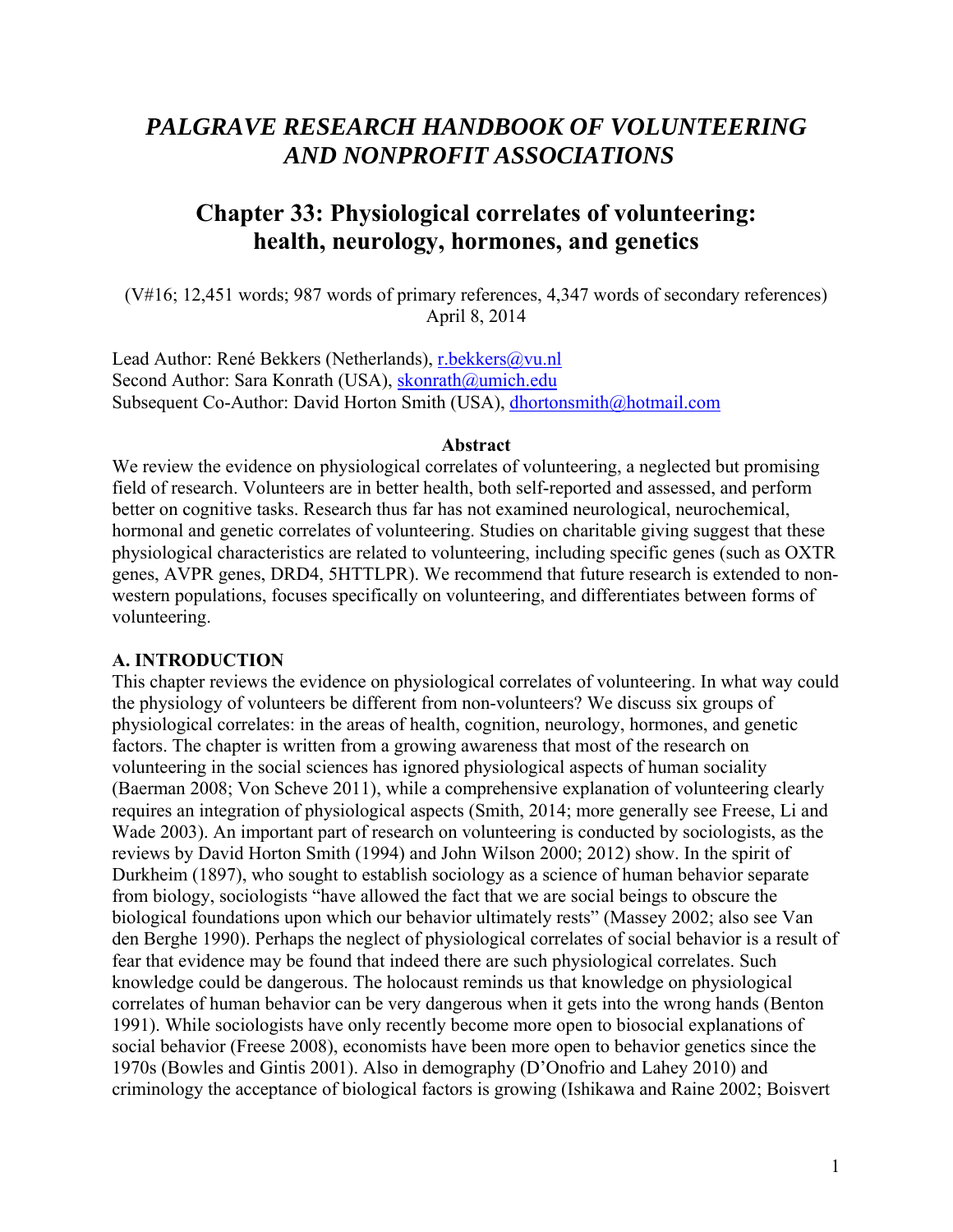and Vaske 2011; DeLisi, Beaver, Wright, and Vaughn 2008). In the past five years an impressive body of evidence on physiological correlates of political attitudes and behavior has been amassed (Fowler and Dawes 2008, 2013; Hatemi, Alford, Hibbing, Martin and Eaves 2009; Smith et al. 2012).

We have set ourselves the ambitious task to review the literature and weed out the false positives by seeking out replicated research results. We seek to contribute to a correction of the ignorance of physiological correlates of volunteering by reviewing the evidence on genes, hormones, neurological phenomena and health as correlates of volunteering. We distinguish between physiological causes of volunteering and the physiological consequences of volunteering. While the health consequences of volunteering have been studied quite extensively in social epidemiology and gerontology, little to no attention has been paid to physiological causes of volunteering.

## **B. DEFINITIONS**

The general definitions in the *Handbook* Appendix are accepted in this chapter. To date, few studies have directly assessed physiological correlates of volunteering. There is more research on physiological correlates of related social behaviors, such as voting, giving to charitable organizations, and money transfers to specific other individuals. To some extent the results of these studies can be generalized to volunteering because they share a common core: they are all forms of prosocial behavior, which have collective benefits but are costly for individuals. The willingness to sacrifice own resources for the benefit of others lays at the foundation of voting (Fowler 2006) as well as other forms of prosocial behavior like charitable giving and blood donation (Bekkers 2004; Lee, Piliavin and Call 1999; Ferguson, Farrell and Lawrence 2008) and helping strangers (Ottoni-Wilhelm and Bekkers 2010). Civic duty (Loewen and Dawes 2012), social capital (Putnam 2000), and the moral principle of care (Ottoni-Wilhelm and Bekkers 2010), but not the 'prosocial personality' (Bekkers 2004), are among the variables that could explain why volunteering is positively correlated with other forms of prosocial behavior. However, volunteering also differs from other forms of prosocial behavior in its dependence on time, energy, and physical strength as resources. These unique features are in part physiological – hence this chapter.

## **C. HISTORICAL BACKGROUND**

The current review draws primarily upon what has been called 'biosocial research' (Udry 1995) in a variety of disciplines that are normally not considered to belong to the social sciences, such as behavior genetics, neurology, and gerontology. An implicit assumption in much of the literature is that biological traits and phenomena are fairly stable over time at the population level. From a long run historical perspective it is clear that this is not the case: huge population health gains have been realized in the past centuries, and relationships obtained in high income countries do not necessarily generalize to low or middle-income countries (Calvo et al. 2012).

### **D. KEY ISSUES**

#### *1. Six Sets of Physiological Correlates*

While few studies have examined physiological correlates of volunteering directly, many correlates of volunteering have physiological aspects. Also many studies on other forms of prosocial behavior have documented biological correlates. Therefore the chapter takes a broader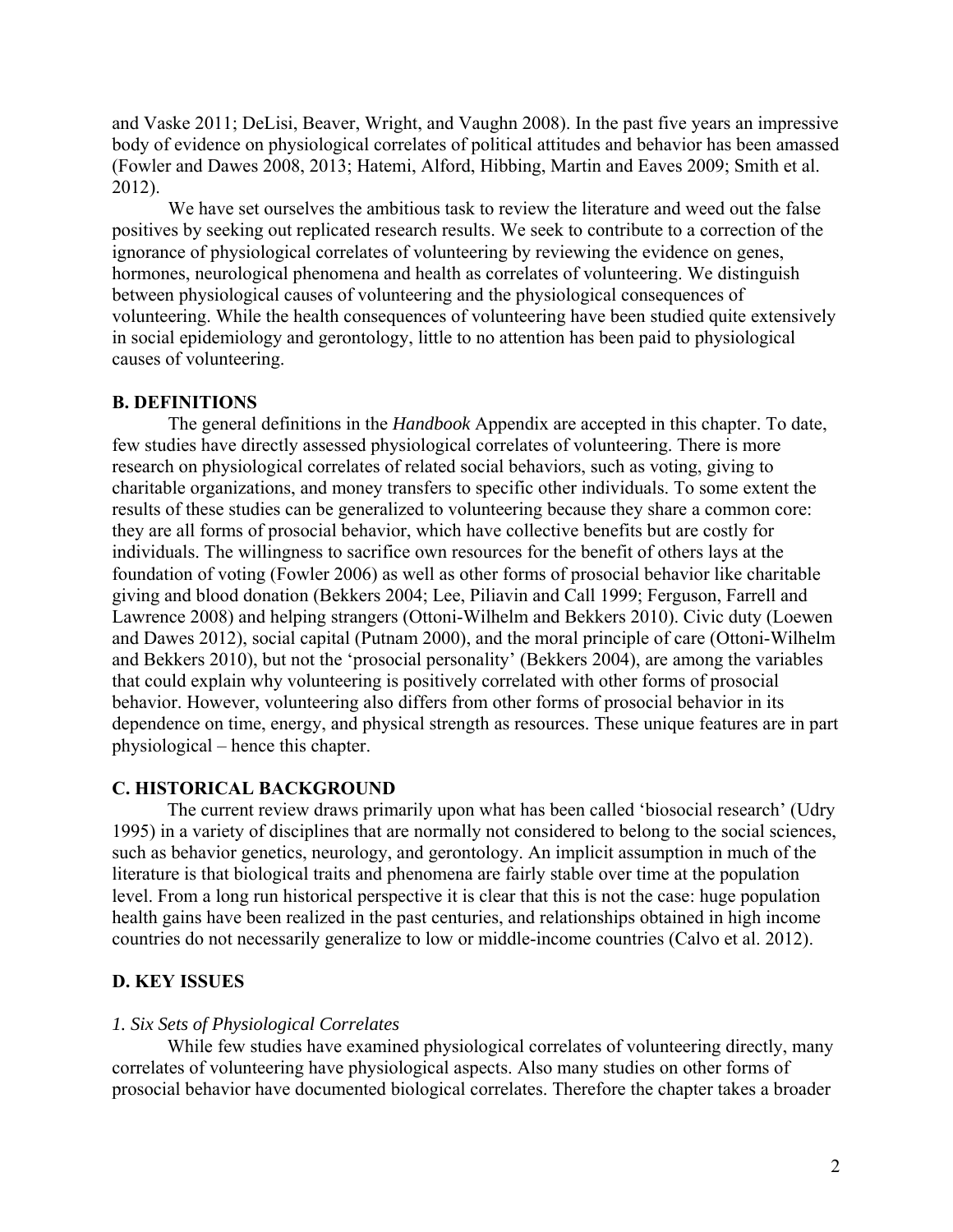view, discussing five types of biological correlates of volunteering and related behaviors and traits:

- (a) Health correlates, including physiological measures;
- (b) Cognitive performance, including intelligence tests;
- (c) Neurological correlates: brain size and activity measured using fMRI techniques;
- (d) Neurochemicals, including dopamine and serotonin;
- (e) Hormones, including oxytocin, testosterone, and cortisol;
- (f) Genetic factors, including specific genes (such as OXTR genes, AVPR genes, DRD4, 5HTTLPR).

#### *2. Data and Methods*

Biosocial research typically relied on small samples, until biomarkers were collected among respondents in several large US national panel surveys, such as AddHealth, Midlife in the United States (MIDUS), the Wisconsin Longitudinal Study (WLS), the National Social Life, Health, and Aging Project (NSHAP), and the Health and Retirement Survey (HRS). Recently, health data have also been collected and made available for researchers in the British Household Panel Survey (BHPS) and the Whitehall II Study. Each of these panel surveys also include measures of volunteering. To date, very few scholars have used these data to investigate physiological correlates of the dynamics in volunteering. We expect more work to be published in the near future.

While the empirical evidence on physiological correlates of volunteering is fairly limited, the body of evidence on physiological correlates of human prosociality in the biosocial sciences has exploded in the past decade due to the development of cheaper and faster techniques to collect biomarkers from DNA and hormone levels with noninvasive procedures such as collecting saliva (D'Onofrio and Lahey 2010). In earlier research, hormone levels could only be identified with blood samples. Genetic association studies require collection of DNA material such as hair, nails, or saliva.

The collection of neurological data still requires expensive and impractical equipment located mostly in (university) hospitals and that only specialized personnel can handle. The methods include PET (positron emission tomography), fMRI (functional magnetic resonance imaging), EEG (electroencephalography), TMS (Temprorary Magnetic Stimulation). The noisy fMRI machines require research participants to lay still in a narrow space that does not allow for natural social interaction. This lowers the ecological validity of the research. The location of the equipment in hospitals implies that research participants need to be recruited and paid specifically for the study. Participants can only be run one by one, increasing the costs and time required to collect fMRI data.

In the near future, collecting data on physiological correlates of volunteering will be much cheaper and less inconvenient. The spread of smartphones will allow for the collection of several physiological measures such as heartbeat, physical location, movement, and emotional states (Lakens 2013).

#### *3. Health Correlates*

Volunteering may help delay the decline, maintain, or even improve health. Chapter 55 discusses some of these impacts on volunteers. At the same time, health facilitates volunteering. Teasing out the direction of causality is difficult and requires longitudinal panel data at the individual level. Even if longitudinal data are available it is of paramount importance to check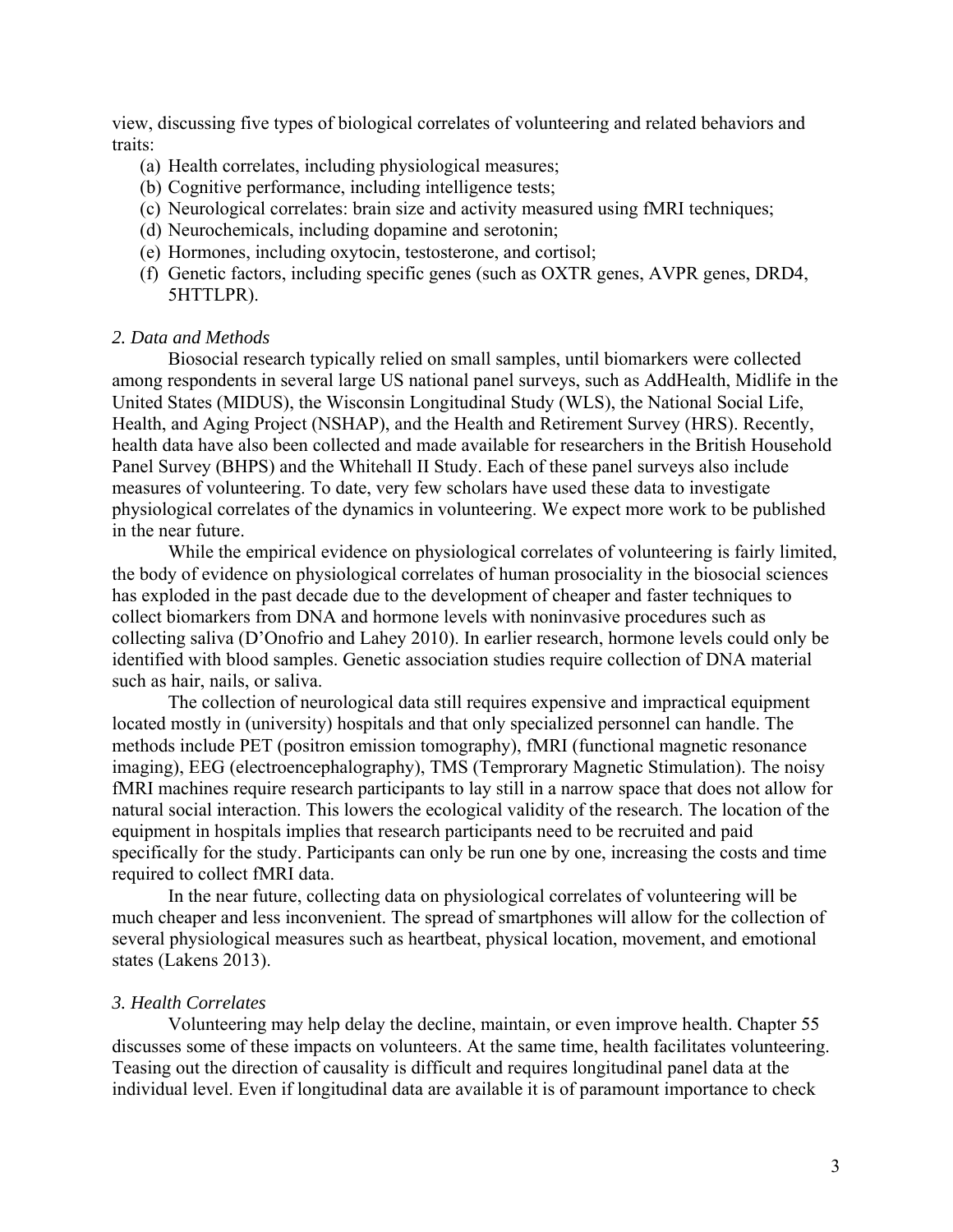whether health conditions at base line influence the selection of individuals into and out of volunteering. Ignoring health based selection is almost certainly leading to an overestimation of the health benefits of volunteering (Li and Ferraro 2005). The use of fixed effects models is one possible strategy to deal with such selection bias (Halaby 2004). Such models analyze the variance over time within individuals, ignoring differences between individuals.

*Subjective wellbeing.* Research on the relationship between volunteering and well-being (Ryff 1989) has a long history (e.g. see Carp 1968). Like prosocial spending (Aknin et al. 2013), volunteering is associated with higher well-being in many cultures worldwide (Plagnol and Huppert 2010; Calvo et al 2012). A meta-analysis involving 29 studies from the  $20<sup>th</sup>$  century found that on average, volunteers scored higher on measures of well-being than non-volunteers, even when adjusting for health or socioeconomic status (Wheeler, Gorey, and Greenblatt 1998). In addition, volunteers who engaged in directly helping others had higher well-being than those who engaged in more indirect tasks. We recommend an updated meta-analysis that includes more recent studies. Longitudinal studies confirm that volunteering at one time point predicts higher life satisfaction, happiness, self-esteem, and psychological well-being, at a later time point (for reviews see Konrath, 2014; Konrath and Brown 2012). These results are typically consistent when potential confounds are considered. Confounds are important to consider since people with higher well-being are more likely to volunteer (Thoits and Hewitt 2001). Experimental and quasi-experimental interventions to increase volunteering behavior produce more positive affect and higher self-esteem, compared to control groups (Hong and Morrow-Howell 2010; Midlarsky and Kahana 1994; Switzer, Simmons, Dew, Regalski, and Wang 1995).

*Mental health*. Volunteers have lower anxiety and depression than non-volunteers (Benson, Clary, and Scales 2007; Handy and Cnaan 2007; Hunter and Linn 1980). Moreover, people who volunteer at one time point have fewer depressive symptoms at a later time point, even when controlling for potential third variables (Kahana et al. 2013; Lum and Lightfoot 2005; Schwingel, Niti, Tang, and Ng 2009; Thoits and Hewitt 2001). This finding has been confirmed cross-culturally (e.g. in Singapore; Schwingel et al. 2009). Experimental interventions to increase volunteering behavior produce fewer depressive symptoms, compared to control interventions (Hong and Morrow-Howell 2010; Switzer et al 1995). However, the type of volunteering may be a factor in mental health outcomes. For example, one study found that volunteer firefighters had more symptoms of posttraumatic stress compared to control participants (Wagner and O'Neill 2012). Thus, the potential for vicarious traumatization must be considered in high-risk volunteer positions (e.g. crisis counseling for victims of sexual assault and violence; Baird and Jenkins 2003).

*Subjective health*. Self-reported measures of health are strong predictors of longevity (Idler and Benyamini 1997), and volunteers score higher on self-reported measures of health (Benson, Clary, and Scales 2007; Harris and Thoresen 2005; McDougle, Handy, Konrath, and Walk 2013; Oman et al 1999; Shmotkin, Blumstein, and Modan 2003). Volunteering is associated with higher subjective health in many cultures worldwide (Kumar et al. 2012). Moreover, longitudinal studies confirm that volunteering predicts higher self-reported health at a later time point, even when controlling for plausible confounds (Lum and Lightfoot 2005; Luoh and Herzog 2002; Morrow-Howell et al. 2003; Piliavin and Siegl 2007; Thoits and Hewitt 2001; Van Willigen 2000). However, there may be limits on the number of years that such effects last, since one 30 year longitudinal study found null results (Moen et al. 1989). The people who are most likely to benefit from volunteering are older adults, compared to younger adults (Van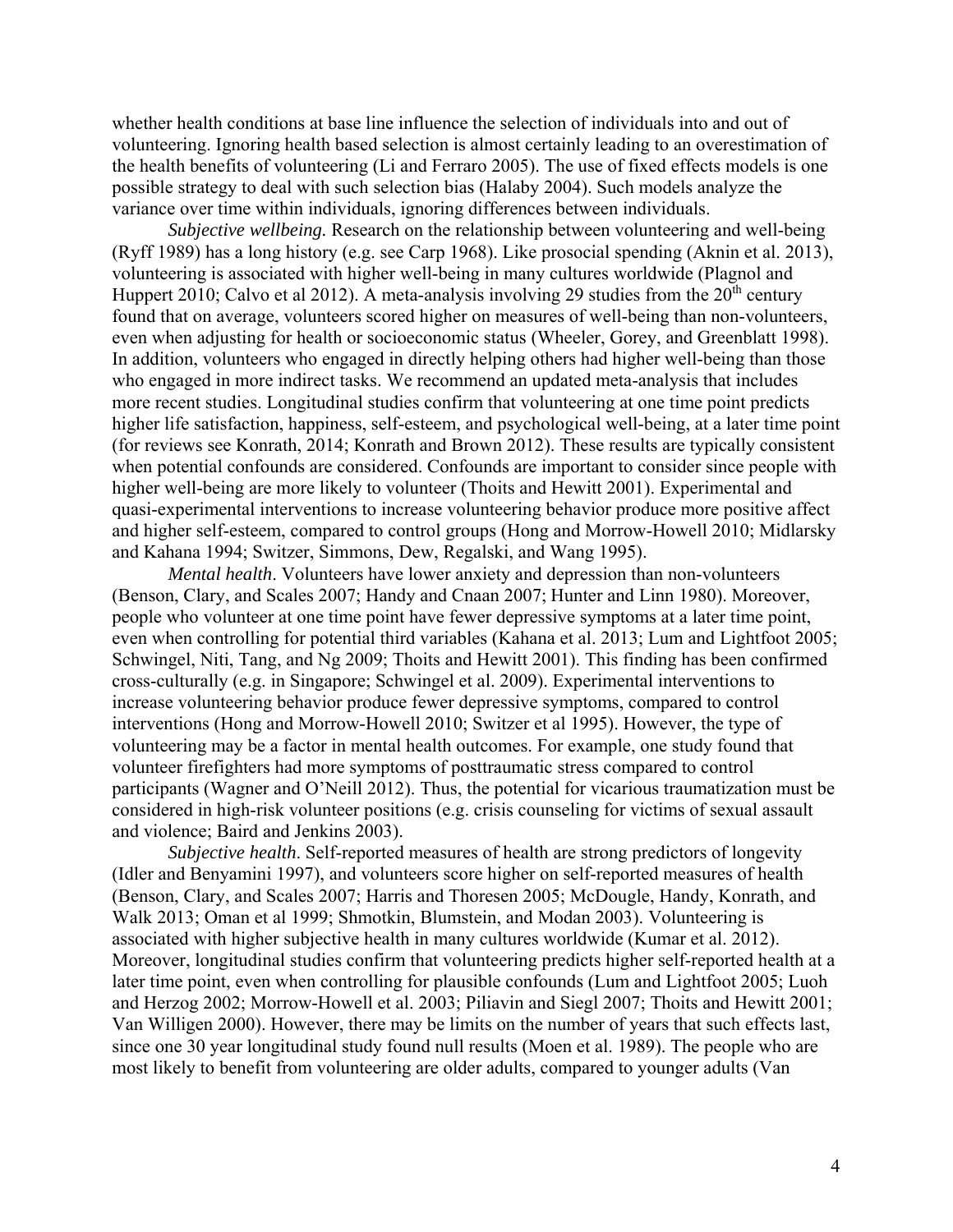Willigen 2000), and those who are less socially integrated, compared to those who are more socially integrated (Piliavin and Siegl 2007).

*Physical functioning*. Physical functioning indicators include objective tests (e.g. strength, agility, walking speed) and health indicators (e.g. functional limitations, physiciandiagnosed health conditions, nursing home residence rates, doctor visits for physical illness, overnight hospital visits). Studies find that volunteers are more likely to show better physical functioning to begin with (Choi and Tang, 2014). Thus, in order to avoid selection effects, it is important to control for baseline indicators of physical functioning when trying to isolate effects of volunteering. Longitudinal studies find that volunteering predicts having fewer functional limitations at a later time point even when controlling for a number of plausible confounds (Choi and Tang, 2014; Lum and Lightfoot 2005; Luoh and Herzog 2002; Morrow-Howell et al. 2003). In addition, another longitudinal study found that volunteering predicted fewer doctor visits for physical illness, and fewer overnight hospital stays in nationally representative sample of older adults, even when adjusting for covariates (Kim and Konrath, 2014). However, other studies have found that volunteering is unrelated to the later number of physician-diagnosed health conditions or nursing home residence rates (Lum and Lightfoot 2005). Experimental interventions to increase volunteering behavior increase participants' physical strength and balance, halt declines in walking speed over time, and produce fewer falls and functional limitations, compared to control interventions (Fried et al 2013; Hong and Morrow-Howell 2010). Because there is limited cross-cultural research on physical functioning indicators it is unclear whether these results would generalize widely across cultures.

*Health risk behaviors.* Health risk behaviors include smoking, drinking, BMI, physical activity, and preventative healthcare utilization (e.g. getting flu vaccines). Among adolescents, pregnancy, school failure, and problem behaviors at school are also considered health risk behaviors. Compared to non-volunteers, volunteers report engaging in fewer health risk behaviors (e.g. smoking, drinking, sedentary lifestyles; Harris and Thoresen 2005; Musick, Herzog, and House 1999; Oman, Thoresen, and Mcmahon 1999; Shmotkin et al 2003). Among teens, volunteering is associated with fewer risky behaviors (e.g. alcohol, tobacco, and drug use; antisocial behavior; violence) and more beneficial ones (e.g. physical activity; school success; Benson, Clary, and Scales 2007; Murphey, Lamonda, Carney, Duncan 2004; Uggen and Janikula 1999). In a longitudinal study, volunteering predicted more preventative healthcare utilization (e.g. flu vaccine, cholesterol test) in a nationally representative sample of older adults, even when adjusting for covariates (Kim and Konrath, 2014). Experimental interventions to increase volunteering behavior produce increased physical activity among older adults (Fried et al. 2004; Tan et al 2009), and decreased rates of pregnancy, school failures, and problem behaviors at school among adolescents (Allen et al. 1997; Switzer et al. 1995). It is unclear whether the links between volunteering and health risk behaviors would generalize widely across cultures.

*Basic physiological measures*. Research has clearly shown that volunteering is associated with better physical health. Yet knowledge about physiological pathways of such outcomes (e.g. cardiovascular measures, hormones, biomarkers) remains sparse. Elevated resting pulses and blood pressure (i.e. hypertension) are both risk factors for cardiovascular disease and later mortality, even when controlling for other lifestyle-based risk factors (Chobanian, Bakris, Black, Cushman, Green, Izzo, et al 2003; Gillum, Makuc, and Feldman 1991). Only two known studies have examined the link between volunteering and such cardiovascular variables, finding that in nationally representative samples of older adults, volunteers have lower resting pulses and lower blood pressure compared to non-volunteers, controlling for plausible confounds (Burr, Tavares,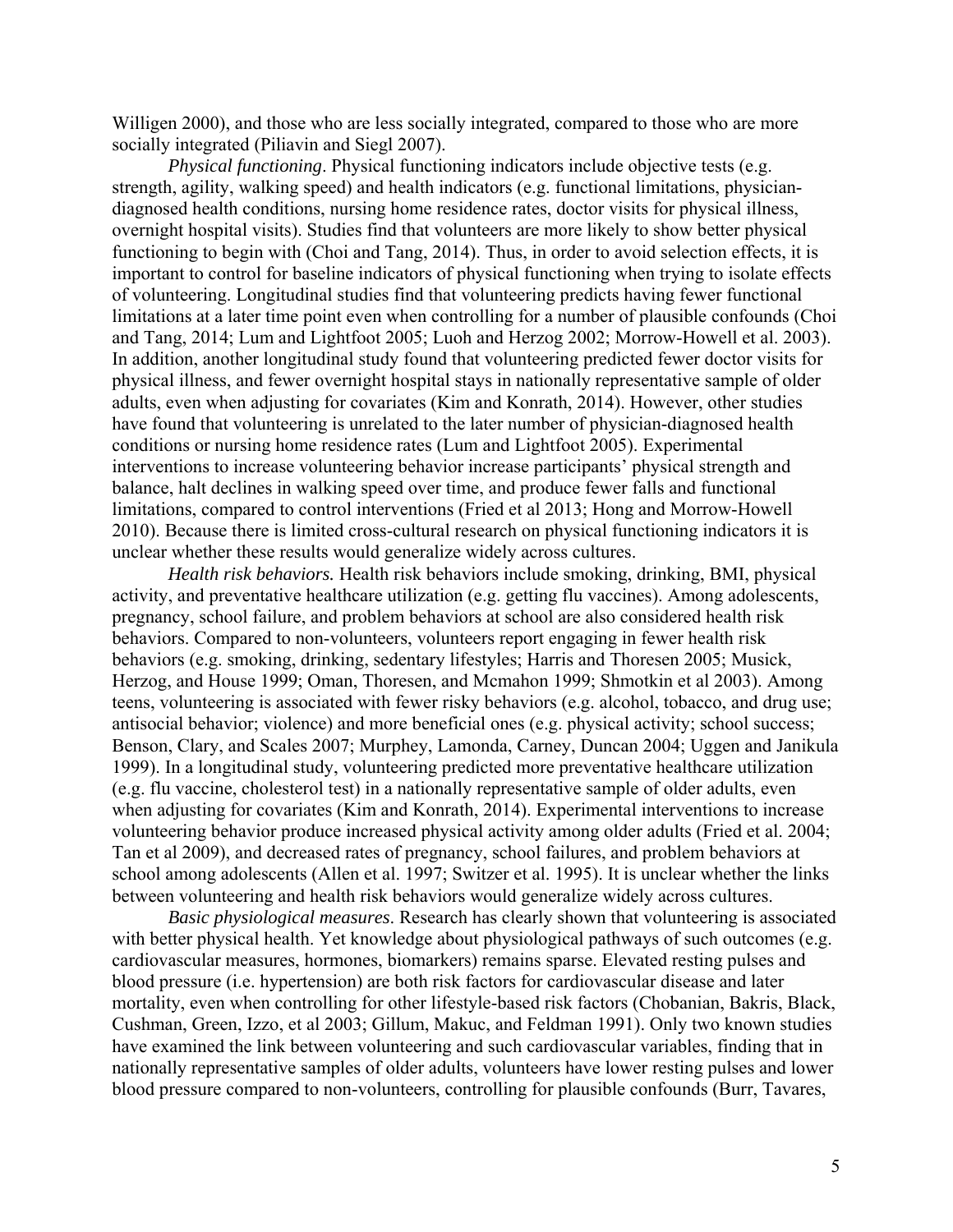and Mutchler 2011; Konrath 2013). C-reactive protein is a biomarker of systemic inflammation that is also associated with cardiovascular disease (VanLente 2000). Volunteers have lower creactive protein levels compared to non-volunteers (Konrath 2013). This effect was confirmed in an experimental study that found that adolescents who were randomly assigned to a 4 month volunteering program had marginally lower inflammatory biomarkers (c-reactive protein and interleukin 6) than wait-list control group participants (Schreier 2012; Schreier, Schonert-Reichl, and Chen 2013). They also had lower levels of cholesterol and a lower body mass index. However, there was no effect of the intervention on blood pressure. A strength of all of these studies is that they used real-time physiological assessments conducted by trained personnel. More studies are needed. In particular, it is unclear whether the physiological consequences of volunteering would generalize across cultures.

*Longevity*. Ultimately, the better health of volunteers may reduce their mortality risk. Indeed, a meta-analysis of 14 longitudinal studies conducted from 1986 to 2012 found that volunteering at one time point was associated with a 47% reduction in mortality risk (24% for adjusted models), a few years later (Okun, Yeung, and Brown 2013). This meta-analysis also found that the mortality risk benefits associated with volunteering are especially strong for people who are more religious. Other research finds that the reasons why people volunteer can also affect whether they experience lower mortality risk after volunteering (Konrath, Fuhrel-Forbis, Lou, and Brown 2011). Even when adjusting for covariates, people who volunteer for more other-oriented reasons (e.g. compassion) have a significant mortality risk reduction, but those who volunteer for more self-oriented reasons (e.g. to learn something new, or to feel good about themselves) have a marginally higher risk of mortality. Although there are some experimental studies that assess health consequences of volunteering, we know of none that assess mortality risk. Moreover, there are only limited cross-cultural studies examining longevity benefits of volunteering.

#### *4. Cognitive Performance*

Several US surveys show that membership and active participation in voluntary associations are positively related to verbal ability measured in a vocabulary test, but once the level of education is controlled verbal ability does not have much predictive value for the number of memberships in associations (Hauser 2000). Data from the Wisconsin Longitudinal Study (WLS) reveal this pattern over a long period of time. Performance on an intelligence test in 1957 was positively associated with social participation some 35 years later, but this relationship disappeared completely when the level of education in 1975 was controlled. While volunteers typically perform better on cognitive tests than non-volunteers, this difference does is often reduced when the level of education is controlled statistically (Bekkers and Ruiter 2008; Carabain and Bekkers 2011a, 2011b). Intentions to volunteer in a scenario experiment conducted among a random population sample in the Netherlands were not correlated with performance on a vocabulary test when the level of education was controlled (Bekkers 2010).

Studies of social participation programs for older adults have generally found higher cognitive performance among volunteers (Krueger et al. 2009; James, Wilson, Barnes and Bennett 2011). However, this finding does not prove that volunteering enhances cognitive performance, because the difference may well be a reflection of a higher level of education at entry into the program. Collapsing volunteer work with other forms of social participation, Aartsen et al. 2002) found no additive cognitive performance benefit of social participation.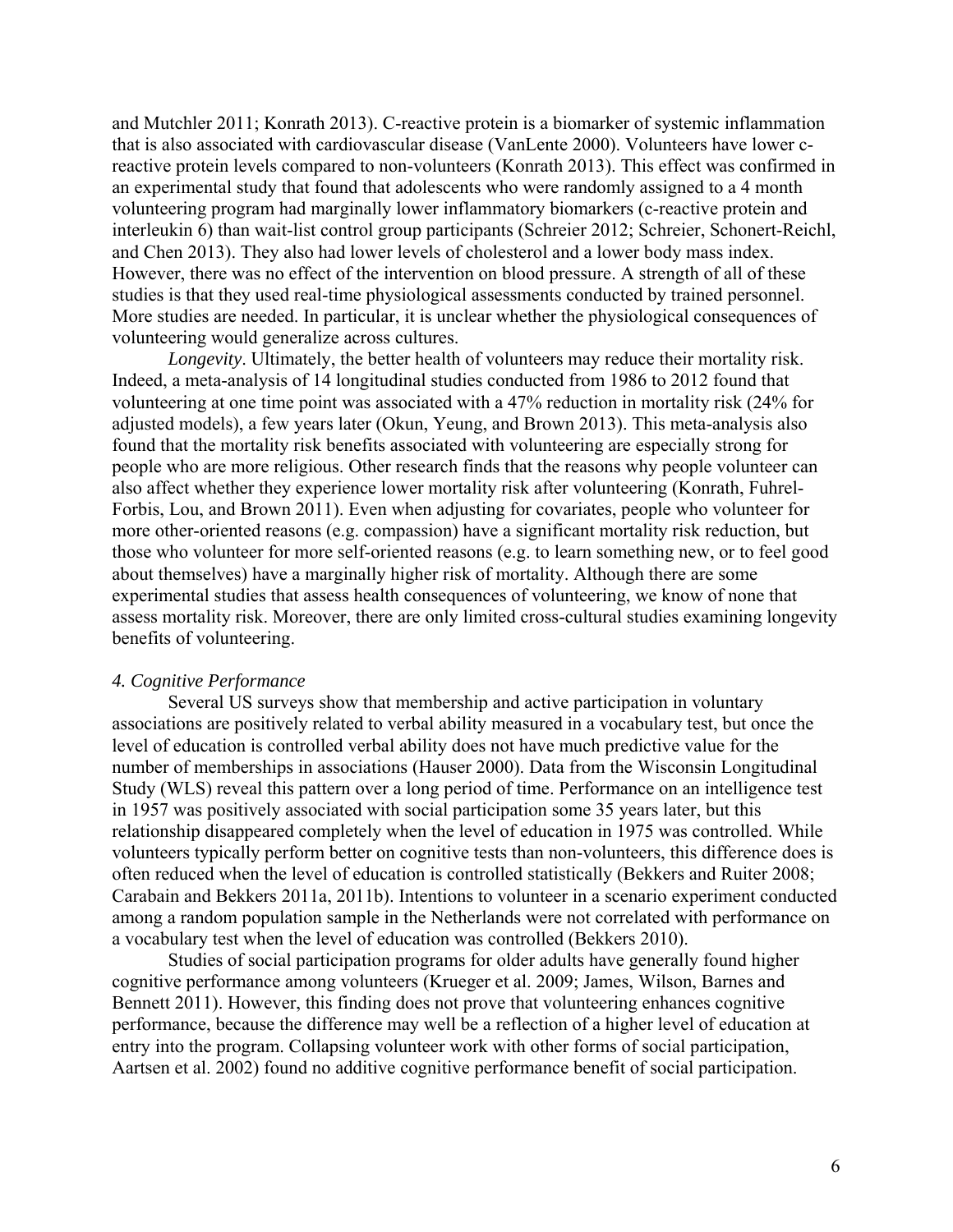Using data from the Fullerton Longitudinal Study, Reichard et al. 2011) found that intelligence measured by Wechsler Adult Intelligence Scale-Revised (WAIS-R) was positively correlated with non-work leadership positions, such as in a religious group, community service group, or sports organization, but this study did not include a measure of the level of education achieved.

#### *5. Neurological correlates*

From the 'social brain hypothesis' (Dunbar 1998) it is likely that volunteering as a social activity is facilitated by the large cognitive capacity of humans as a species. Brain volume determines the capacity to process information required to maintain social relationships (Dunbar 1992). One study among 58 US adults found that the relative size of the amygdala (adjusted for total intracranial volume) is positively correlated with the size and complexity of social networks (Bickart et al. 2011a, 2011b). Another study on 40 US adults found that the size of the prefrontal cortex is positively correlated with the size and complexity of social networks (Powell et al. 2012). The prefrontal cortex is of particular importance for human sociality and consciousness (Dunbar 1998) in part because of its involvement in understanding the intentions of others (Walter et al. 2004; Lewis et al. 2011). The prefrontal cortex consists of two areas: the dorsal prefrontal cortex, which is involved in higher order cognitive functions such as planning, and orbital prefrontal cortex, which is involved in mood, affective behavior and social cognition.

Thus far, no studies have specifically investigated brain activity in relation to volunteer work. Because of the heterogeneity of tasks that volunteers can perform this would not make much sense. However, many studies have investigated brain activity involved in functions and conditions correlated with volunteering such as social acceptance (Eisenberger, Lieberman and Williams 2003), and empathy (Singer et al. 2008). A growing number of studies are using fMRI to investigate cognitive functioning in older adults recruited in volunteer programs (e.g., Carlson et al. 2011). These studies typically find enhanced cognitive functioning among volunteers.

While fMRI studies are not yet common in research on volunteering, several studies have found differential neural activation in reward areas when making charitable donations (Harbaugh et al 2007; Moll et al 2006; James and Boyle 2012; James, forthcoming). Such studies could be conducted among volunteers, e.g. while they are thinking about their volunteer job versus a control activity, contrasting volunteers with different motives for volunteering.

#### *6. Neurochemicals*

Dopamine is a neurotransmitter involved in the experience of pleasure. Originating in the midbrain, dopamine produces neurons that consecutively go to the nucleus accumbens and the prefrontal cortex (Eisler and Levine 2002). Dopamine is not specific for social experiences. It is involved in all kinds of positive moods, including those as a result of substance abuse and other addictive behaviors. The warm glow of giving (Andreoni 1990) often cited by volunteers as a motive for volunteering may reflect that volunteering is a pleasurable experience. Obviously, the finding that volunteers self-report warm glow does not show why volunteering is a pleasurable experience. Also it does not prove that volunteering produces warm glow. The warm glow may be specific to donors. In a study on the relationship between blood donation and charitable giving, blood donors reported a stronger warm glow as they gave more to charity, but nondonors did not. This finding suggests that donating generates less of a warm glow to non-blood donors (Ferguson, Taylor, Keatley, Flynn and Lawrence 2012, Study 3).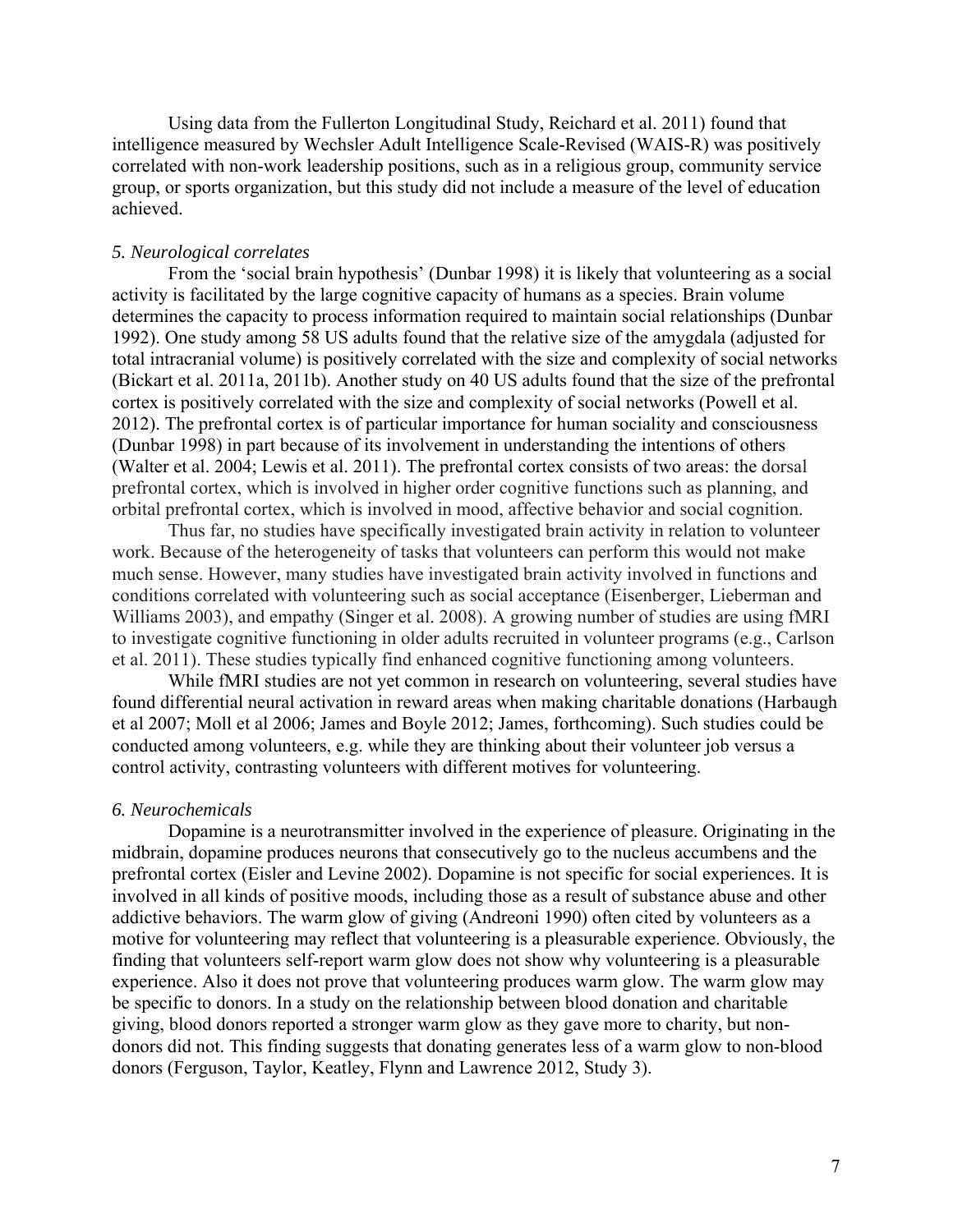## *7. Hormones*

*Oxytocin*. Oxytocin is a neuropeptide that is released during childbirth, breastfeeding, and sexual behaviors (Carter 1992; 1998). It is also implicated in more general social interactions, trust, and in stress regulation (Heinrichs, Baumgartner, Kirschbaum, and Ehlert 2003). For example, one experimental study found that nasally administered oxytocin (compared to a placebo) caused male participants to donate significantly more money to a charitable cause (Barraza, McCullough, Ahmadi, and Zak 2011). Many other studies have conceptually replicated these results (Zak, Stanton, and Ahmadi 2007; Zak and Barraza 2013). However, we know of no work that explicitly links oxytocin with volunteering behavior, and such research would be promising, as long as future researchers are aware that oxytocin is only linked with prosociality in certain groups of people and under certain contexts (Bartz, Zaki, Bolger, and Ochsner 2011).

*Vasopressin*. Arginine vasopressin is another neuropeptide implicated in social behavior. Compared to oxytocin, much less is known about its role in prosociality in humans. However, in rats, vasopressin injections are associated with prosocial-like tendencies compared to placebo controls (Ramos et al 2013). In humans, there are no known studies directly examining prosocial tendencies or volunteering specifically, yet studies on related processes are emerging. For example, experimentally administered doses of vasopressin in males produce a better recall of emotional faces (Guastella et al. 2010), but inconsistent findings with respect to actually identifying the emotional expressions (impaired performance: Uzefovsky et al. 2012; no effects: Kenyon et al. 2013). Moreover, there may be sex specific results of vasopressin, with one study finding that after nasally administered vasopressin (compared to placebos) males see faces as more unfriendly, while females see them as friendlier (Thompson et al. 2006). This area is ripe for future research.

*Cortisol*. Cortisol is a stress hormone that is associated with cardiovascular mortality risk (Kumari et al. 2011; Vogelzangs et al. 2010). Although there have been studies conducted examining the effect of other prosocial behaviors on cortisol levels (e.g. Field et al 1998; Smith et al 2009), there is only one known study examining cortisol in relation to volunteering. This experimental study that found that a 4 month volunteering program had no effect on adolescents' cortisol levels compared to a wait-list control condition (Schreier 2012; Schreier, Schonert-Reichl, and Chen 2013). More research is needed to examine the relationship between cortisol and volunteering.

*Testosterone*. Testosterone is a male sex hormone, but it is also present to a lesser degree in women. There has been some research on testosterone and prosocial tendencies, but no study that we know of specifically examines testosterone and volunteering. Experimentally administered testosterone produces less facial mimicry of emotional facial expressions (Hermans, Putman, and Van Honk 2006), decreases the ability to recognize emotional facial expressions (i.e. cognitive empathy; Van Honk and Schutter 2007; Van Honk et al. 2011), and reduces trust in others, especially among highly trusting people (Bos, Terburg, and Van Honk 2010). Several studies examine the effect of testosterone on generosity in economics games (e.g. the Ultimatum Game), with contradictory results. Two find that testosterone administration causes less generosity (Boksem et al. 2013; Zak et al. 2009), two find that testosterone administration causes more generosity (Eisenegger 2010; Van Honk et al. 2012), and another finds null results (Zethraeus et al. 2009). One study finds that even as testosterone lowers initial generosity, it simultaneously increases reciprocal generosity – giving to others who first gave to the self (Boksem et al. 2013). Some contradictory results may be due to beliefs about how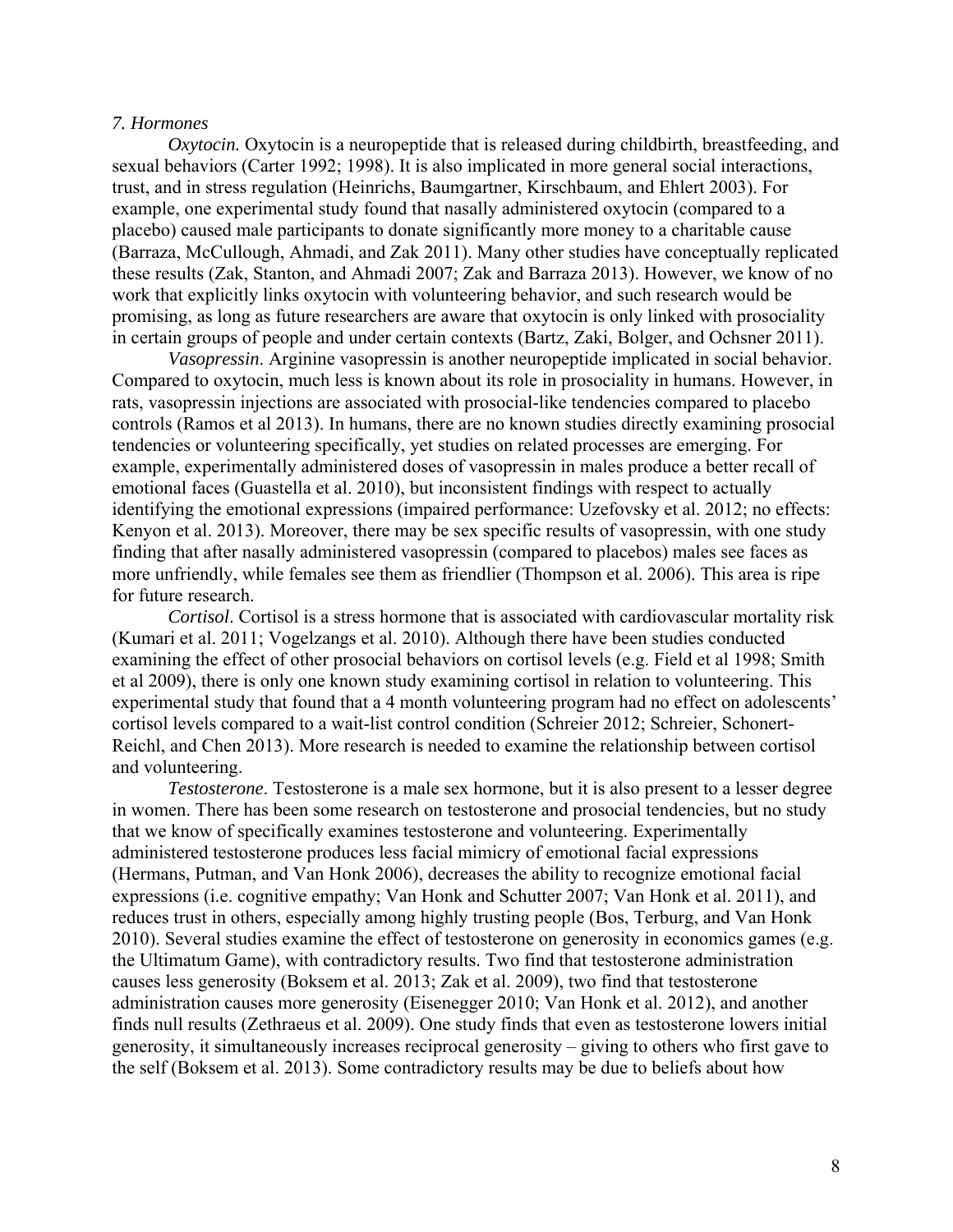testosterone affects people (Eisenegger 2010), and these need to be considered in all testosterone administration studies.

#### *8. Genes*

Genes have long been implied as biosocial causes of behavior. Turkheimer (2000) summarized the results of thousands and thousands of studies in behavioral genetics in three laws, the first being that "everything is heritable". While this law may not be true in its extreme formulation, almost every aspect of human social behavior that has been studied with behavioral genetic data has indeed been found to have some genetic origins, including the size of social networks (Fowler, Dawes and Christakis 2009), and even mobile phone use (Miller et al. 2012). Political party preference seems to be one of the few exceptions (Hatemi, Alford, Hibbing, Martin and Eaves 2009). Also general prosocial tendencies and volunteering are subject to genetic effects (Ebstein, Israel, Chew, Zhong and Knafo 2010). Before we discuss these findings we go into the methodology used to obtain estimates of genetic effects.

*Biometric models.* Behavioral genetic models, also called biometric models, decompose variance in human behavior by using samples of individuals with systematically different genetic similarity such as twins and siblings. Building on several assumptions the variance in phenotypic traits can then be decomposed into effects of additive genetic factors  $(a^2)$ , shared environmental  $(c<sup>2</sup>)$  and unique environmental components  $(e<sup>2</sup>)$ . These models show that many traits have substantial genetic heritability (Turkheimer's first law) and that additive genetic factors typically explain more of the variance than shared environmental factors (the second law). On the other hand, however, there are few traits that have exclusively genetic origins. In fact, behavior genetics tells us how amazingly complex the interplay between nature and nurture is in determining human behavior. Most traits in humans are genetically complex, meaning that there is a complex of many genes associated with the trait. There are only a few traits that are determined by a single gene. An example is phenylketonuria (PKU), a disorder caused by a deficiency of the enzyme phenylalanine hydroxylase, giving rise to mental retardation and eczema. Thus far, the search for effects of specific genes on human behavior has been disappointing. Genome Wide Association Studies (GWAS) have failed to identify genes with substantial effects on specific human differences of interest to social scientists (Turkheimer 2012). Typically, all single nucleotide polymorphisms (SNPs) combined explain less variance than the is estimated in biometric models. The discrepancy between the sizeable genetic heritability estimates from biometric models and the much smaller variance explained by all SNPs combined is called the 'missing heritability problem' (for a discussion see Turkheimer 2011).

Many studies have investigated 'altruism' and related aggregate constructs of prosocial tendencies, often including volunteering as well as informal forms of prosocial behavior and prosocial values and attitudes with biometric models. While most studies have found genetic effects on prosocial tendencies (e.g., Rushton 2004; Rushton, Fulker, Neale, Nias and Eysenck 1986; Koenig, McGue, Krueger and Bouchard 2007; Gregory, Light-Häusermann, Rijsdijk, and Eley 2009), some have not (Krueger, Hicks and McGue 2001; Bouchard and Loehlin 2001) and more generally estimates of genetic effects have varied widely from 0% up to 50%. Three studies have specifically investigated volunteering using behavioral genetic models. Son and Wilson (2011) used the MIDUS twins and siblings samples to estimate genetic variation in the number of volunteer hours. The best fitting biometric models included no genetic effects for males and a relatively small genetic variance component (.30) for females. Gibson (2001) analyzed data from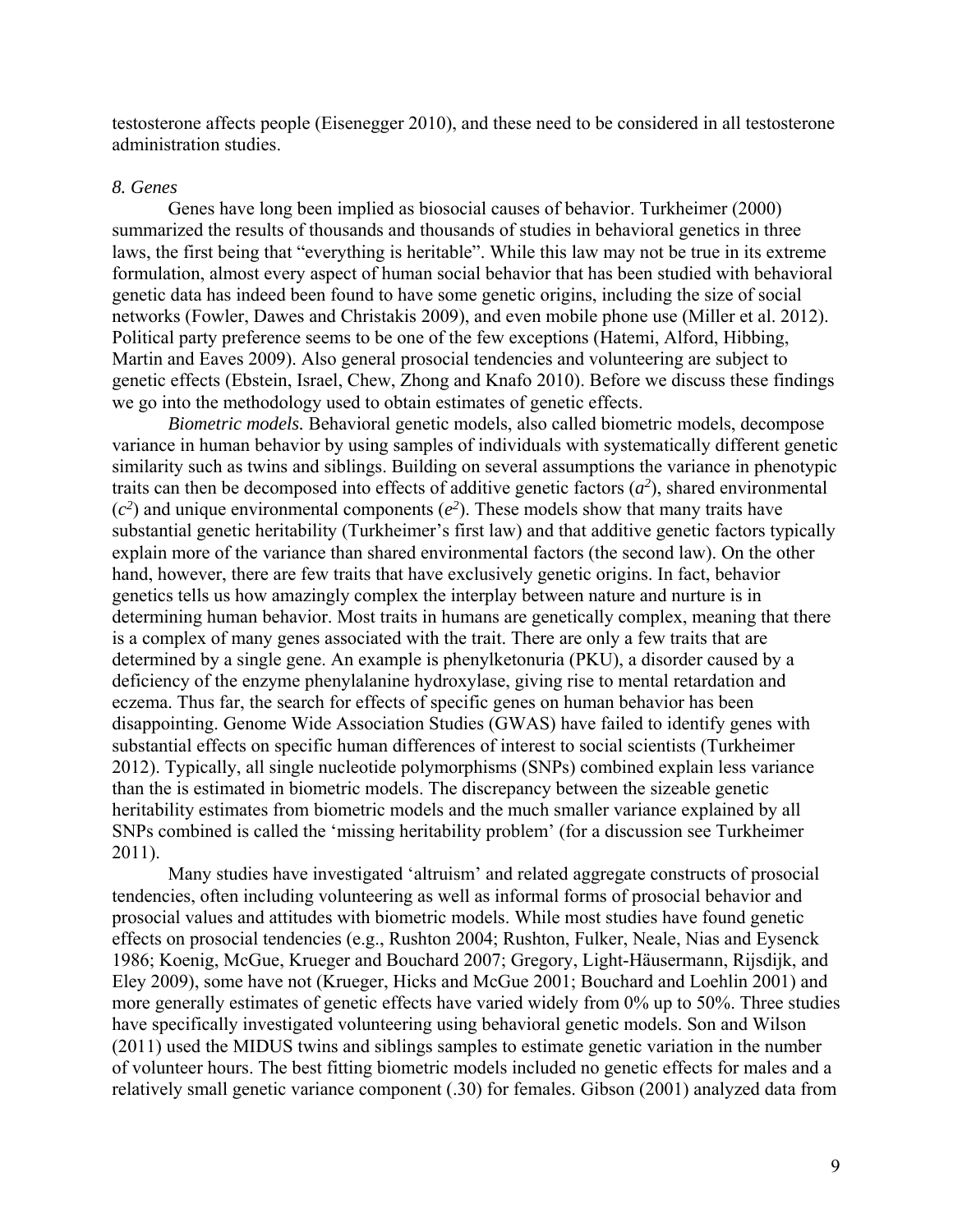a small sample of New Zealand twins, finding that the higher educated twin of a monozygotic pair typically spent less time volunteering than the lower educated twin. This finding suggests that the positive relationship between education and volunteering in the general population is positive due to genetic effects. Recently, Bekkers (2014) also used the MIDUS twin sample to analyze religion and education as mediators of unique environmental effects on volunteering. The analysis was limited to monozygotic twin pairs to exclude genetic variance. All differences within monozygotic twin pairs must be due to unique environmental factors. The study concluded that education did not explain any variance in volunteering among monozygotic twins. This finding implies that the relationship between education and volunteering, one of the most commonly found relationships in the literature (Smith 1994; Musick and Wilson 2008), is mostly due to genetic effects. The conclusion for religion, another common correlate of volunteering, was very different: the strength of religiosity was positively related to the number of hours volunteered, implying that the relationship cannot be explained by genetic effects.

Which genes are likely to be involved in volunteering? Several specific genes have been studied in detail as candidates that could play a role in prosocial behavior: the dopamine D4 receptor (DRD4) genes, oxytocin receptor (OXTR) genes, arginine vasopressin receptor (AVPR) genes, and serotonin transporter (5-HTTLPR) genes. No study thus far has specifically examined these genes in conjunction with volunteering, however.

*DRD4 genes.* DRD4 genes enable the production of the D4 dopamine receptor protein, which is involved in the expression of emotions and for the stimulation of cognitive faculties (Schmidt, Fox, Perez-Edgar, Hu, and Hamer 2001). Song, Li and Arvey (2011) found a weakly negative relationship between DRD4 7R and paid work job satisfaction. Future research could test whether this relationship holds for unpaid work as well. Jiang, Chew and Ebstein (2013) provide a summary of papers investigating relationships between DRD4 variants and prosocial behaviors. Bachner-Melman et al. (2005) and Anacker et al. (2013) find negative relationships, i.e. higher altruism scores in the absence of the dopamine receptor D4 7-repeat allele (DRD4 7R). Zhong et al. (2010) find an association with fairness in the ultimatum game. Knafo, Israel and Ebstein (2011) did not find a relationship, but found a more complicated pattern: children with a DRD4 7R allele were more susceptible to positive parenting practices than children without this allele. One interpretation of this finding is that an environmental factor (positive parenting) is able to repair a lack of prosociality among children with a specific genetic risk factor (the DRD4 7R).

Several findings in studies of other social behaviors are consistent with the more general interpretation that individuals with the DRD4 7R are more susceptible to social influence. Using the AddHealth data, DeLisi et al. (2008) report an association between DRD4 polymorphisms and age of first criminal arrest among adolescents from low risk families, but not among high risk families. Settle, Dawes, Christakis and Fowler (2010) found that among participants in the NLSAH with the D4 7-repeat allele, the number of friendships in adolescence was significantly associated with liberal political ideology, while there was no such association among those without the gene variant. Sasaki et al. (2013) show that the influence of priming participants with religion positively affects the willingness to volunteer for environmental causes among those who carry the D4 2 or 7-repeat allele but not among those carrying other variants.

Reuter et al. (2011) examined another dopaminergic candidate polymorphism for altruistic behavior, the functional COMT Val158Met SNP, and found that the Val allele (representing strong catabolism of dopamine) is positively related to charitable giving towards poor children in a developing country.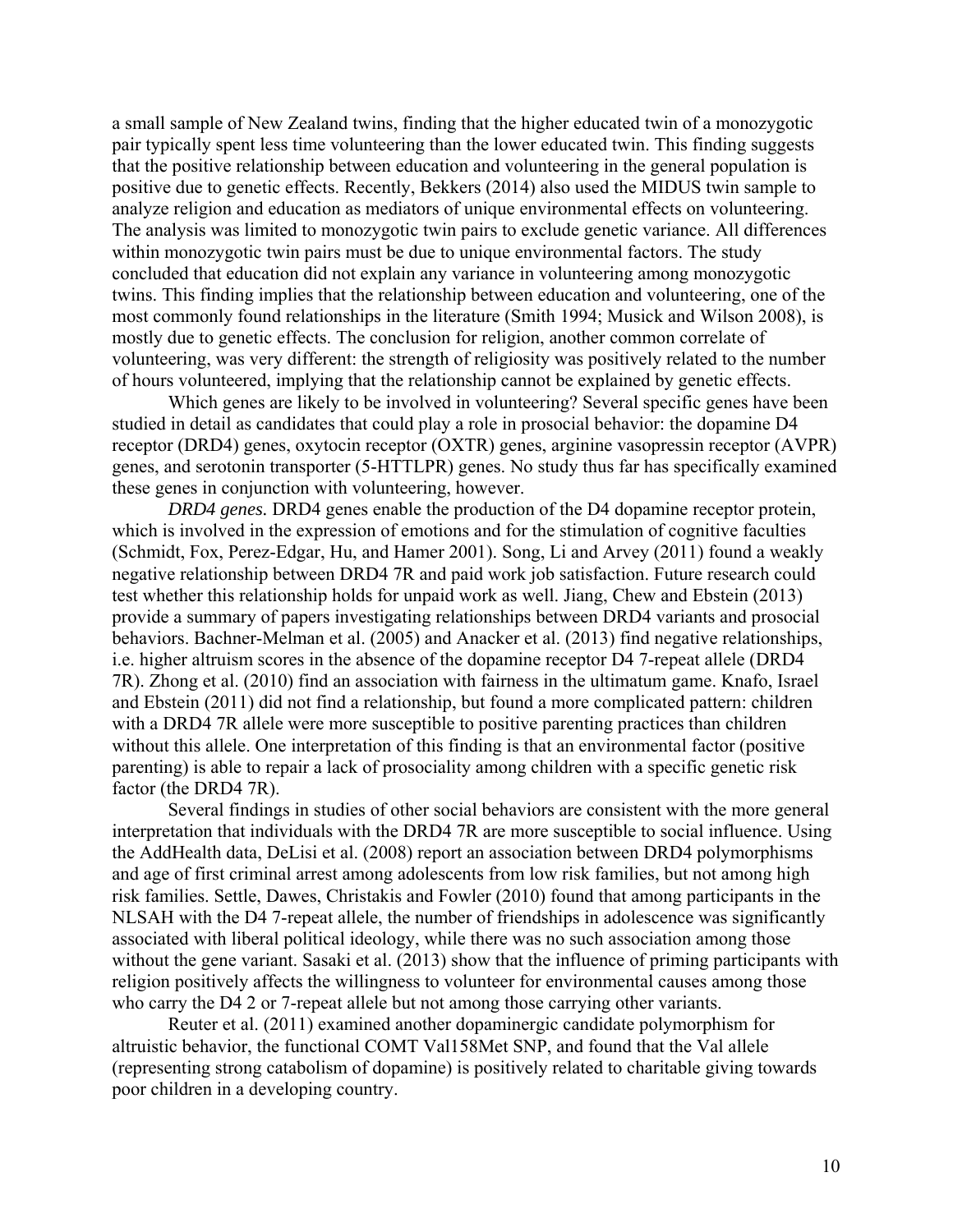*OXTR genes.* Oxytocin receptor (OXTR) genes are also implicated in prosocial traits and behaviors (for reviews, see Kumsta and Heinrichs 2013; Ebstein et al. 2012). For example, people with GG genotypes (in rs53576) are more sociable, empathic and trusting than A-allele carriers (Tost et al. 2010; Rodrigues et al. 2009; Krueger et al. 2012). They are also rated as more empathic by observers (Kogan et al 2011). Yet these effects are not found for all potential OXTR SNPs: only 4 out of 10 SNPs in one study (rs2254298, rs2268491, rs237887, rs4686302: Wu, Li, and Su 2012), and only 3 out of 15 SNPs in another (rs1042778, rs2268490, rs237887: Israel et al. 2009). A meta-analysis of OXTR effects revealed weak relationships across the board (Bakermans-Kranenburg and Van IJzendoorn 2014). Clearly, the specific SNP within the OXTR gene matters. Behaviorally, OXTR GG genotypes are related to better emotion recognition performance (rs53576, rs2254298, and rs2228485: Lucht et al. 2013; Rodrigues et al. 2009; Wu and Su 2013), but their effects on generosity within economics games (e.g. Dictator Game, Trust Game) are either limited (e.g. to 3 out of 15 possible OXTR SNPs: Israel et al. 2009) or nonexistent (Apicella et al. 2010).

These inconsistent main effects might reflect underlying interactions with contextual variables. For example, although one study found no main effect of the OXTR SNP (rs53576) on prosocial behavior (including volunteering), there was an interaction between genotype and levels of environmental threat in predicting prosociality (Poulin, Holman, and Buffone 2012). Another study found that the OXTR gene (rs2254298) interacted with volunteering status to predict mortality risk (Konrath, 2014). Specifically, the widely documented decline in mortality risk for volunteers was only found for OXTR A-allele carriers, and not GG carriers. Research is needed to better understand factors that may influence the relationship between OXTR genes, prosociality, and health. In addition, more cross-cultural research is needed, considering one study finding that the OXTR genotype had opposite effects in the US and Korea (Kim et al. 2011).

*AVPR genes.* Arginine vasopressin receptor (AVPR) genes have also been implicated in prosocial traits and behaviors. Participants with longer versions of the AVPR1a RS3 gene scored higher on prosocial traits and allocated more money to others in the Dictator Game than those with short versions of this gene (Knafo et al. 2008). Similar to OXTR genes, AVPR genes may best predict prosocial behavior in concert with contextual factors (Poulin et al. 2012).

*5-HTT genes.* 5-HTT genes regulate the function of the neurotransmitter serotonin. One common polymorphism in the promoter region of the gene (5-HTTLPR) has been linked not only to aggressive behavior (the short variant; Duman and Canli 2010) but also to voting (the long variant; Fowler and Dawes 2008). The 5-HTTLPR was one of the first to be discovered as interacting with environmental conditions (life stress) in depression (Caspi et al. 2003). Carriers of the short variant suffer more adverse consequences of childhood maltreatment (Karg et al. 2011). Song, Li and Arvey (2011) found a weakly positive relationship between 5-HTTLPR and paid work job satisfaction. Whether this relationship holds for unpaid work as well remains to be seen in future research. Colzato et al. (2013) showed that intake of a tryptophan food supplement, containing an amino acid that is found in food such as fish, soybeans, eggs, and spinach, and a biochemical precursor of serotonin, increases trust in an economic game. Stoltenberg, Christ and Carlo 2013) found that the association between 5-HTTLPR triallelic genotype and helping behavior was mediated by anxiety in social situations. Students carrying the S' allele reported lower rates of helping others, partly as a result of higher levels of social avoidance.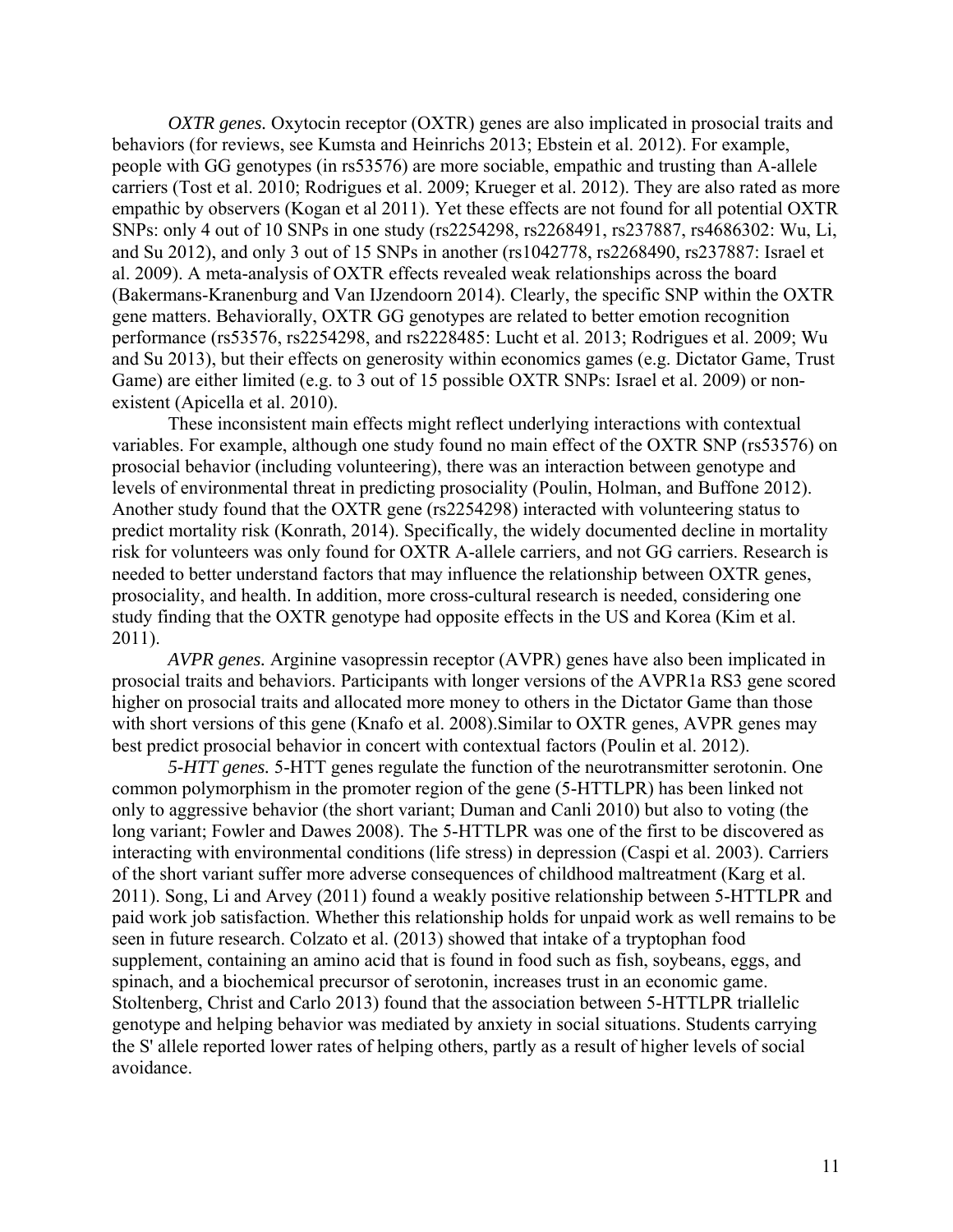#### *9. Discussion*

We should be careful not to reify physiological differences (Dar-Nimrod and Heine 2011). An image of brain activity or a correlation between genetic polymorphisms and volunteering does not imply causality. The rules for causal inference also apply to physiological data: correlates may reflect a causal influence of physiological properties, but they may also be observed as a result from social behavior influences on physiological functioning or selection on some third variable. Only studies that use random assignment of participants to treatment and control groups allow for easy causal inference on the effect of a specific cause (Shadish, Cook and Campbell 2002; Firebaugh 2008). However, brain activity or hormone levels are usually not manipulated. Primate studies in which group size was varied show that network size determines the grey matter volume and prefrontal cortex activity (Sallet et al. 2011). Thus the correct interpretation of a study showing a correlation between prefrontal cortex and network size is *not*  that brains cause networks, as suggested in the causal model of one study (Figure 1 of Powell et al. 2012). The same study does acknowledge that the causal direction of the relationship between prefrontal cortex and network size may run in both ways. An adequate representation of the association between the volume of grey matter in the brain with the number of social contacts in online social networks is that 'social network size is reflected in human brain structure' (Kanai, Bahrami, Roylance and Rees 2013). Lesion studies on patients with damage to specific parts of the brain (e.g., Shamay-Tsoory, Aharon-Peretz and Perry 2009) show that specific cognitive and social functions are impaired. From such studies, however, we cannot conclude how individual differences in brain volume and activity among healthy individuals determine cognitive and social functioning.

Another shortcoming is that participants in fMRI studies are almost exclusively originating from western countries (Chiao and Cheon 2010). The use of samples from WEIRD (Western, Educated, Industrialized, Rich and Democratic) countries reduces the potential for generalization of research findings to all of humanity (Henrich, Heine and Norenzayan 2010). Cross-cultural evidence on health correlates of prosociality (Calvo et al. 2012) is very important in this respect. Also within WEIRD countries participants in studies that include physiological measurements are not random samples of the population. The Henrich, Heine and Norenzayan diagnosis warning echoes McNemar's (1946) warning that the practice in psychology to use students as research participants was creating a "science of the behavior of sophomores". Within this particular population a volunteer bias is likely to occur such that individuals who are more sociable, less conventional, and more interested in the study will be more likely to participate (Rosenthal 1965; Rosnow and Rosenthal 1976). In longitudinal research on health, selective participation based on health status and deterioration is an additional problem. These problems reduce the potential for generalization of the findings to broader populations.

## **E. USABLE KNOWLEDGE**

The fact that volunteers are in better health and ultimately live longer than non-volunteers demonstrates the potential relevance of physiological correlates of volunteering. If proven to be causal, the link between health and volunteering bears the promise of huge welfare advantage of volunteering. Programs that encourage volunteering, specifically among the elderly and among those at risk for health problems, could improve health and promote longevity.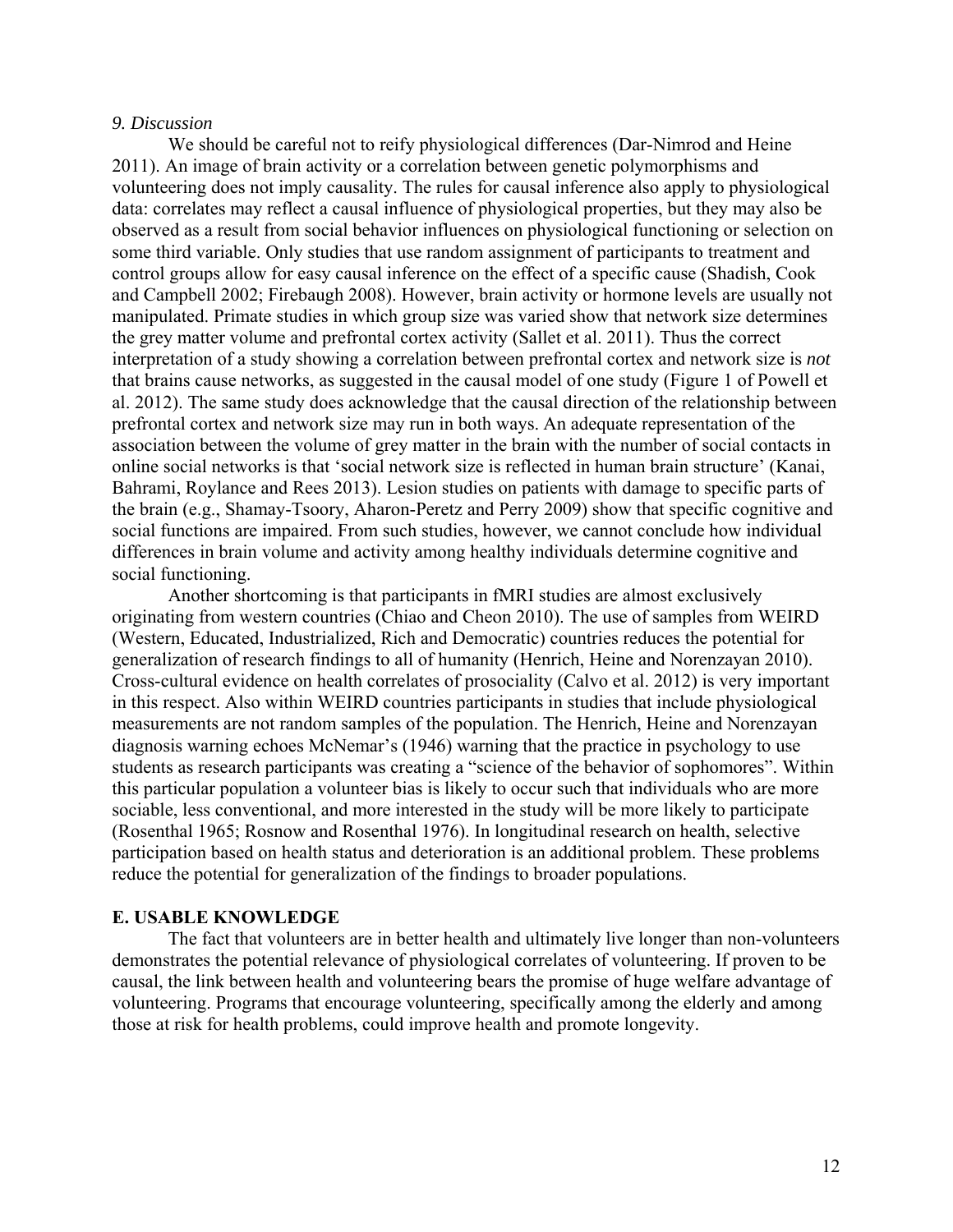### **F. FUTURE TRENDS AND NEEDED RESEARCH**

Our review suggests a considerable potential for discovery in future research on physiological correlates of volunteering. In our view, some of the findings we have reviewed are outright exciting. The current phase of biosocial research is one of discovery, mapping hitherto uncharted territory where 'Here be dragons' used to be written. Just like the first maps drawn by cartographers were notoriously unreliable, new findings in biosocial science often fail to replicate in future studies (Freese 2011). The burgeoning literature in the biosocial sciences carries the risk of the 'decline effect' (Lehrer 2010; Schooler 2011): promising discoveries of associations between physiological characteristics and prosocial behavior will prove to be more complicated than initially conceived, or worse still: they may not be replicated in other samples. Attempts to replicate often fail, as a recent replication effort of genes previously reported to be involved in intelligence shows (Chabris et al. 2012). We should thus be careful not to generalize from single genetic association studies. The results may be false positives as a result of a low power (Davis-Stober and Dana 2013). Therefore we encourage the use of meta-analytic methods to uncover reliable patterns and moderators of gene-behavior associations. Some of these problems are also inherent in fMRI studies (Vul et al. 2009). There is also abundant evidence that non-significant findings are disappearing from the universe of journal publications in the social sciences (Fanelli 2012). Replication and open access publication of all relevant findings are therefore important to the advancement of knowledge in this area.

While the body of research on health correlates of volunteering is sizeable, research on neurochemicals, hormones and genes has often examined other forms of prosocial behavior such as charitable donations. Future research on these physiological correlates should focus specifically on volunteering.

We should be careful not to conclude from correlational evidence that volunteering promotes health because reverse causation (health promoting volunteering) is often difficult to rule out as an explanation of the findings. Nevertheless there is some promising experimental evidence that establishes volunteering as a causal factor in health promotion. Ideally, the effects of design features of such programs should be evaluated through randomized control trials.

Another aim for future research is to broaden the evidence base beyond samples from western, industrialized, rich and democratic (WEIRD) countries. Both research from non-WEIRD countries and cross-national comparative research is required to obtain knowledge on physiological correlates of prosociality in human nature.

Finally, we encourage researchers to consider the wide variety of forms of volunteering. Collapsing all volunteers into one group masks differential associations between physiological characteristics and helping in-group vs. out-group members, between volunteering for religious and non-religious groups, between intellectual and practical tasks, between volunteers with different motives, and between volunteering at different levels of intensity.

#### **G. CROSS-REFERENCES**

Chapter 34 on social background/social roles; Chapter 35 on psychological dispositions/factors; Chapter 55 on impacts on volunteers and association members.

#### **H. REFERENCES**

References marked with an asterisk (\*) are primary references to be included in the printed version of the chapter (987 words). Other references are secondary references to be included on the website only.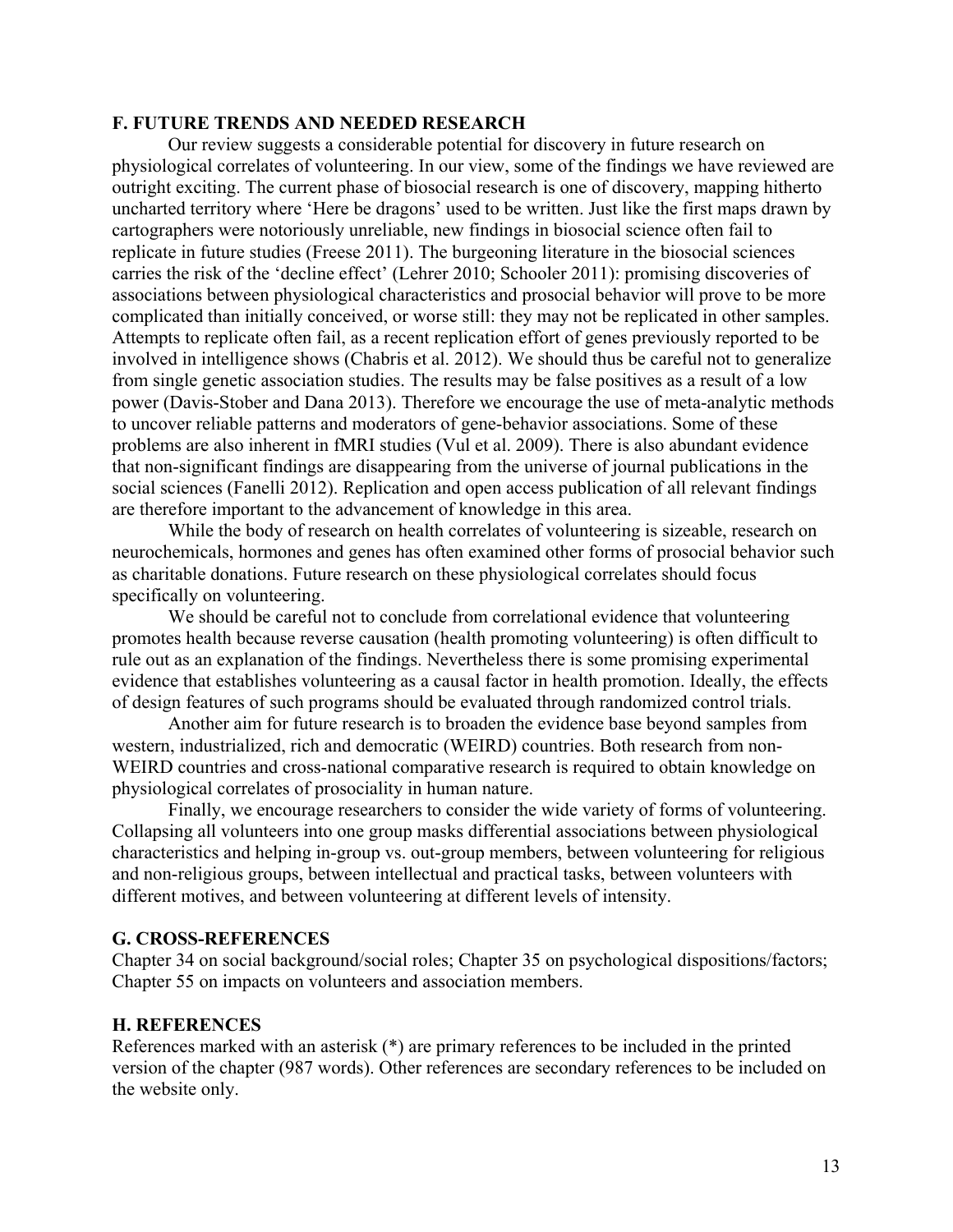- Aartsen, Marja J., Smits, Carolien H.M., Van Tilburg, Theo, Knipscheer, Kees C.P.M. and Deeg, Dorly J.H. 2002. "Activity in Older Adults: Cause or Consequence of Cognitive Functioning? A Longitudinal Study on Everyday Activities and Cognitive Performance in Older Adults". *Journal of Gerontology: Psychological Sciences*, 57B: P153-P162.
- Aknin, Lara B., Barrington-Leigh, Christopher P., Dunn, Elizabeth W., Helliwell, John F., Burns, Justine, Biswas-Diener, Robert, Kemeza, Imelda, Nyende, Paul, and Ashton-James, Claire E. 2013. "Prosocial Spending and Well-Being: Cross-Cultural Evidence for a Psychological Universal. *Journal of Personality and Social Psychology* 104: 635-652.
- Allen, Joseph P., Philliber, Susan, Herrling, Scott, and Kuperminc, Gabriel P. 1997. "Preventing teen pregnancy and academic failure: Experimental evaluation of a developmentally based approach." *Child Development* 68: 729-742.
- Anacker, Kristin, Enge, Sören, Reif, Andreas, Lesch, Klaus-Peter, and Strobel, Alexander 2013. "Dopamine D4 receptor gene variation impacts self-reported altruism." *Molecular Psychiatry*  18: 402–403.
- Anderson, Nicole 2014. "Can volunteering boost brain health for retirees?" http://research.baycrest.org/bravo
- Andreoni, James (1990). "Impure altruism and donations to public goods: a theory of warm glow giving." *Economic Journal* 100: 464-477.
- Apicella, Coren L., Cesarini, David, Johannesson, Magnus, Dawes, Christopher T., Lichtenstein, Paul, Wallace, Björn, Beauchamp, Jonathan and Westberg, Lars 2010. "No association between oxytocin receptor (OXTR) gene polymorphisms and experimentally elicited social preferences." *PLoS ONE* 5: e11153.
- Bacher-Melman, Rachel, Gritsenko, Inga, Nemanov, Lubov, Zohar, Ada H., Dina, Christian, and Ebstein, Richard P. 2005. "Dopaminergic polymorphisms associated with self-report measures of human altruism: a fresh phenotype for the dopamine D4 receptor." *Molecular Psychiatry* 10: 333–335.
- Baerman, Peter 2008. "Exploring Genetics and Social Structure: Introduction." *American Journal of Sociology* 114: Sv-Sx.
- Baird, Stephanie, and Jenkins, Sharon R. 2003. "Vicarious traumatization, secondary traumatic stress, and burnout in sexual assault and domestic violence agency staff." *Violence and Victims* 18: 71-86.
- **\***Bakermans-Kranenburg, Marian J. and Van IJzendoorn, Marinus H. 2014. "A sociability gene? Meta-analysis of oxytocin receptor genotype effects in humans." *Psychiatric Genetics* 24: 45- 51.
- Barraza, Jorge A., McCullough, Michael E., Ahmadi, Sheila, and Zak, Paul J. 2011. "Oxytocin infusion increases charitable donations regardless of monetary resources." *Hormones and Behavior* 60: 148-151.
- \*Bartz, Jennifer A., Zaki, Jamil, Bolger, Niall, and Ochsner, Kevin N. 2011. "Social effects of oxytocin in humans: context and person matter." *Trends in cognitive sciences* 15: 301-309.
- Bekkers, René 2004. *Giving and Volunteering in the Netherlands: Sociological and Psychological Perspectives*. (Dissertation Utrecht University).
- Bekkers, René 2005. "Participation in Voluntary Associations: Relations with Resources, Personality, and Political Values". *Political Psychology* 26: 439-454.
- Bekkers, René 2010. "Who Gives What and When? A Scenario Study of Intentions to Give Time and Money". *Social Science Research* 39: 369-381.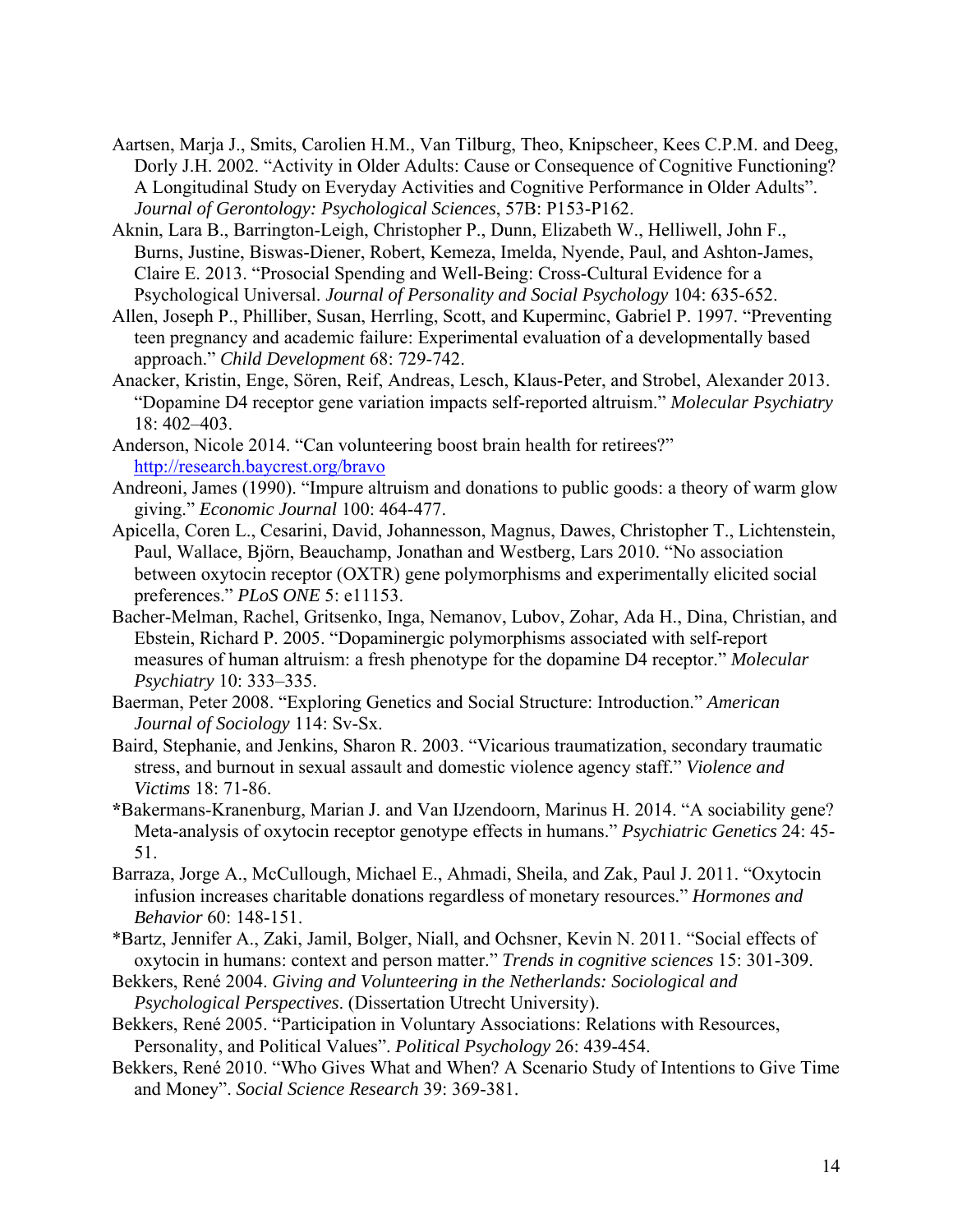- Bekkers, René. 2014. "Religion nurtures some forms of prosociality, education does not. Paper presented at the CESifo Conference on Social Economics, Munich, March 22, 2014. "http://www.cesifo-group.de/link/se14\_Bekkers.pdf
- Bekkers, René and Ruiter, Stijn 2008. "Education and Voluntary Association Participation: Evidence for Selection and Causation". Paper presented at the 103d ASA Annual Meeting, Boston, August 2, 2008.
- Benson, Peter L., Clary, E. Gil, and Scales, P. 2007. "Altruism and health: Is there a link during adolescence?" In S. Post (Ed.), *Altruism and health: Perspectives from Empirical Research*. New York: Oxford University Press.
- Benton, Ted (1991). "Biology and Social Science: Why the Return of the Repressed should be given a (Cautious) Welcome". *Sociology* 25: 1-29.
- Bickart, Kevin C., Wright, Christopher I., Dautoff, Rebecca J., Dickerson, Bradford C. and Barrett, Lisa F. (2011a). "Intrinsic Amygdala–Cortical Functional Connectivity Predicts Social Network Size in Humans". *Journal of Neuroscience* 32: 14729 –14741.
- Bickart, Kevin C., Wright, Christopher I., Dautoff, Rebecca J., Dickerson, Bradford C. and Barrett, Lisa F. (2011b). "Amygdala volume and social network size in humans". *Nature Neuroscience* 14: 163–164.
- Boksem, Maarten A. S., Mehta, Pranjal H., Van den Bergh, Bram, van Son, Veerle, Trautmann, Stefan T., Roelofs, Karin, Smidts, Ale, and Sanfey, Alan G. 2013. "Testosterone inhibits trust but promotes reciprocity." *Psychological Science,* 24: 2306-2314.
- Boisvert, Daniëlle and Vaske, Jamie 2011. "Genes, Twin Studies, and Antisocial Behavior". *Research in Biopolitics* 9: 159-183.
- Bos, Peter A., Terburg, David, and Van Honk, Jack 2010. "Testosterone decreases trust in socially naive humans." *Proceedings of the National Academy of Sciences* 107: 9991-9995.
- Bouchard, Thomas J. and Loehlin, John C. 2001. "Genes, evolution, and personality." *Behavior Genetics*, 31: 243–73.
- Burr, Jeffrey A., Tavares, Jane, and Mutchler, Jan E. 2011. "Volunteering and hypertension risk in later life." *Journal of aging and health* 23: 24-51.
- \*Calvo, Rocío, Zheng, Yuhui, Kumar, Santosh, Olgiati, Analia, and Berkman, Lisa 2012. "Well-Being and Social Capital on Planet Earth: Cross-National Evidence from 142 Countries". *PLOS ONE* 7: e42793.
- Carabain, Christine L. and Bekkers, René 2011. "Religious and secular volunteering: a comparison between immigrants and non-immigrants in the Netherlands". *Voluntary Sector Review* 2: 23-41.
- Carabain, Christine L. and Bekkers, René 2012. "Explaining differences in Philanthropic Behavior between Christians, Muslims, and Hindus in the Netherlands". *Review of Religious Research* 53: 419-440.
- Carlson, Michelle C., Erickson, Kirk I., Kramer, Arthur F., Voss, Michelle W., Bolea, Natalie, Mielke, Michelle, McGill, Sylvia, Rebok, George W., Seeman, Teresa and Fried, Linda P. 2009. "Evidence for neurocognitive plasticity in at-risk older adults: the experience corps program." *Journals of Gerontology Series A: Biological Sciences and Medical Sciences* 64: 1275 – 1282.
- Carp, Frances M. (1968). "Differences among older workers, volunteers, and persons who are neither." *Journal of Gerontology* 23: 497-501.
- Carter, C. Sue (1992). "Oxytocin and sexual behavior." *Neuroscience and Biobehavioral Review*  16: 131-144.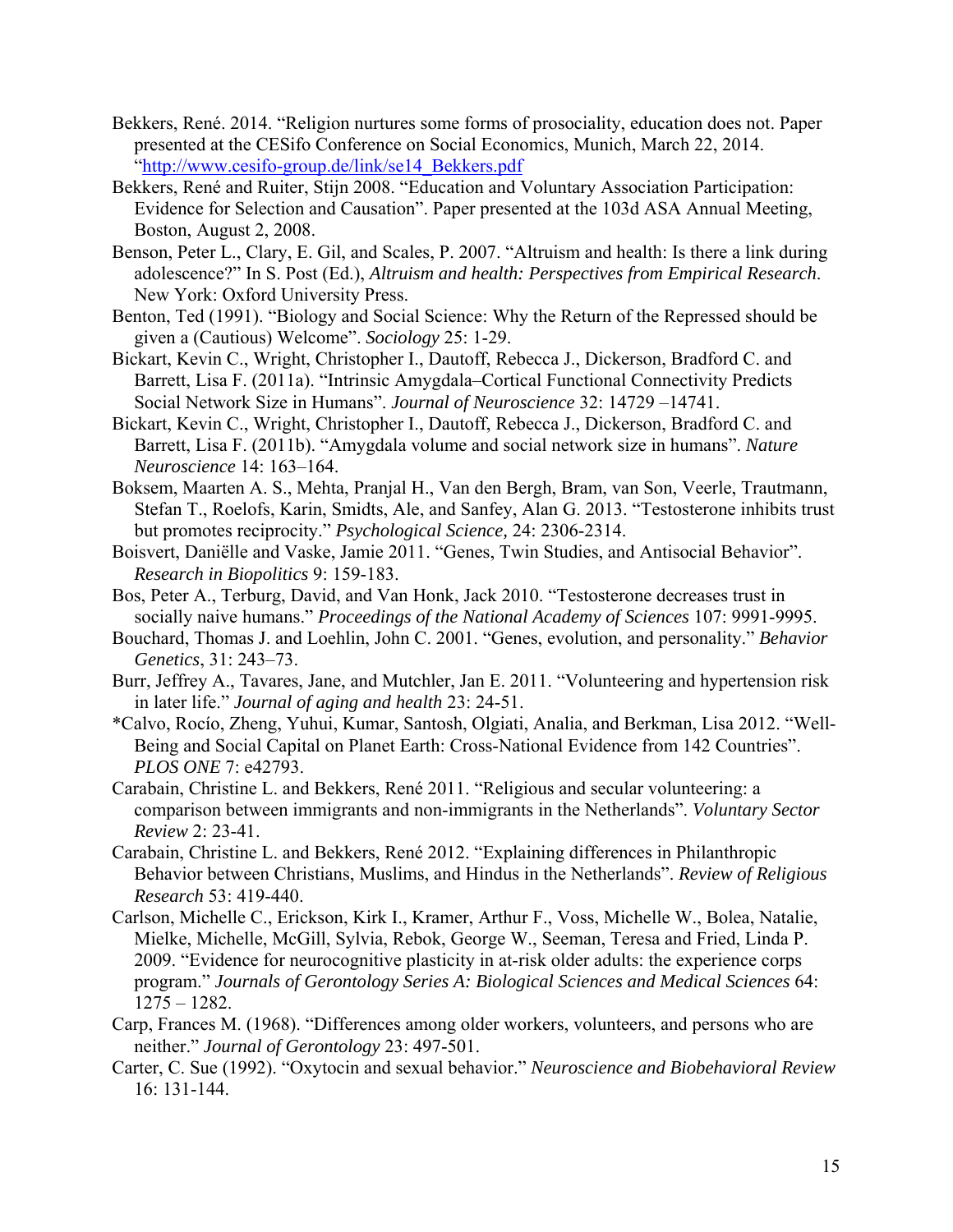- Carter, C. Sue 1998. "Neuroendocrine perspectives on social attachment and love." *Psychoneuroendocrinology* 23: 779-818.
- Caspi, Avshalom, Sugden, Karen, Moffitt, Terry E., Taylor, Alan, Craig, Ian W., Harrington, HonaLee, McClay, Joseph, Mill, Jonathan, Martin, Judy, Braithwaite, Antony and Poulton, Richie 2003. "Influence of life stress on depression: moderation by a polymorphism in the 5- HTT gene." *Science* 301: 386–389.
- Chabris, Christopher F., Hebert, Benjamin M., Benjamin, Daniel J., Beauchamp, Jonathan, Cesarini, David, Van der Loos, Matthijs, Johannesson, Magnus, Magnusson, Patrik K.E., Lichtenstein, Paul, Atwood, Craig S., Freese, Jeremy, Hauser, Taissa S., Hauser, Robert M., Christakis, Nicholas and Laibson, David 2012. "Most Reported Genetic Associations With General Intelligence Are Probably False Positives." *Psychological Science* 23: 1314-1323.
- Chiao, Joan Y., and Cheon, Bobby K. 2010. "The weirdest brains in the world. Commentary on Henrich, Heine, and Norenzayan: The weirdest people in the world?" *Behavioral and Brain Sciences* 33: 28–30.
- Chobanian, Aram V., Bakris, George L., Black, Henry R., Cushman, William C., Green, Lee A., Izzo Jr, Joseph L., Jones, Daniel, Materson, Barry, Oparil, Suzanne, and Wright Jr, Jackson T. 2003. "The seventh report of the joint national committee on prevention, detection, evaluation, and treatment of high blood pressure: the JNC 7 report." *JAMA* 28919: 2560- 2571.
- Choi, Eunhee, and Tang, Fengyan 2014. "*Relationship Between Older People's Functional Health and Volunteering, Full-Time, and Part-Time Employment: Longitudinal Latent Growth Curve Model*. Paper presented at the The Society for Social Work and Research, San Antonio, TX.
- Colzato, Lorenza C., Steenbergen, Laura, De Kwaadsteniet, Erik W., Sellaro, Roberta, Liepelt, Roman and Hommel, Bernard 2013. "Tryptophan Promotes Interpersonal Trust." *Psychological Science* 24: 2575-2577.
- D'Onofrio, Brian M. and Lahey, Benjamin B. 2010. "Biosocial Influences on the Family: A Decade Review." *Journal of Marriage and Family* 72: 762-782.
- Dar-Nimrod, Ilan and Heine, Steven J. 2011. "Genetic Essentialism: On the Deceptive Determinism of DNA." *Psychological Bulletin* 137: 800-818.
- Davis-Stober, Clintin and Dana, Jason 2013. "A New Measure of Replicability." Available at www.sas.upenn.edu/~danajd/vstat.pdf
- DeLisi, Matt, Beaver, Kevin M., Wright, John P. and Vaughn, Michael G. 2008. "The etiology of criminal onset: The enduring salience of nature and nurture." *Journal of Criminal Justice* 36: 217-223.
- Duman, Elif A. and Canli, Turhan 2010. "Social Behavior and Serotonin." Pp. 449-456 in Müller, C. and Jacobs, B. (Eds.), Handbook of Behavioral Neurology of Serotonin Volume 21. London: Academic Press.
- Dunbar, Robin I.M. (1992). "Neocortex size as a constraint on group size in primates." *Journal of Human Evolution* 22: 469–493.
- Dunbar, Robin .I.M. 1998. "The social brain hypothesis." *Evolutionary Anthropology* 6: 178– 190.
- Durkheim, Emile (1897). Le Suicide. Paris: PUF.
- \*Ebstein, Richard P., Israel, Salomon, Chew, Soo Hong, Zhong, Songfa, and Knafo, Ariel. 2010. "Genetics of Human Social Behavior." *Neuron* 65: 831-844.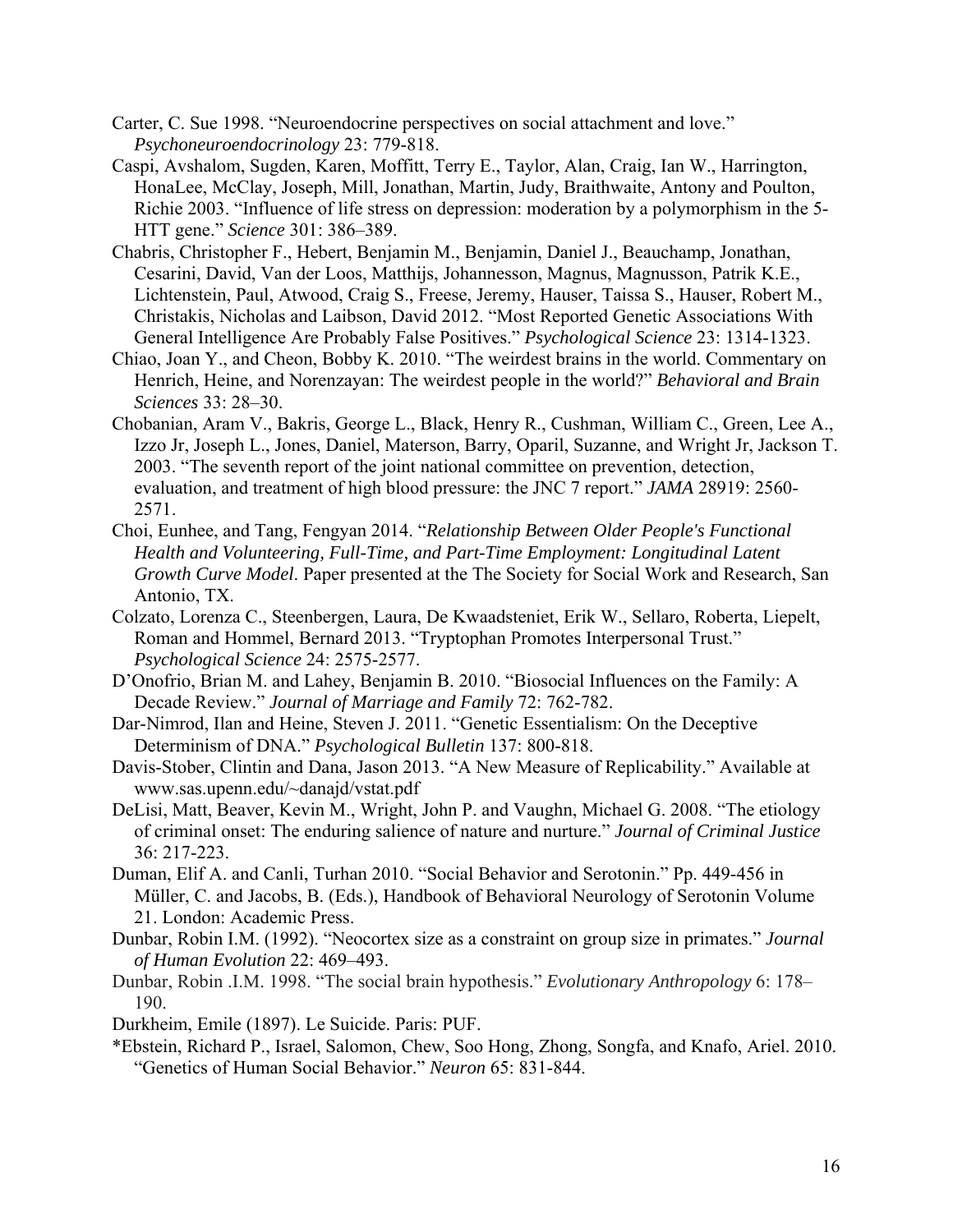- \*Ebstein, Richard P., Knafo, Ariel, Mankuta, David, Chew, Soo Hong, and Lai, Poh San 2012. "The contributions of oxytocin and vasopressin pathway genes to human behavior." *Hormones and Behavior* 61: 359-379.
- Eisenberger, Naomi I., Lieberman, Matthew D. and Williams, Kipling D. 2003. "Does Rejection Hurt? An fMRI Study of Social Exclusion." *Science* 302: 290-292.
- Eisenegger, Christoph, Naef, Michael, Snozzi, Romana, Heinrichs, Markus, and Fehr, Ernst. 2009. "Prejudice and truth about the effect of testosterone on human bargaining behaviour." *Nature* 463: 356-359.
- Fanelli, Daniele 2012. "Negative results are disappearing from most disciplines and countries." *Scientometrics* 90: 891-904.
- Ferguson, Eamonn, Farrell, Kathleen and Lawrence, Claire 2008. "Blood Donation is an Act of Benevolence Rather Than Altruism." *Health Psychology* 27: 327–336.
- Ferguson, Eamonn, Atsma, Femke, De Kort, Wim and Veldhuizen, Ingrid 2012. "Exploring the pattern of blood donor beliefs in first-time, novice, and experienced donors: differentiating reluctant altruism, pure altruism, impure altruism, and warm glow." Transfusion, 52: 343-355.
- Field, Tiffany M., Hernandez-Reif, Maria, Quintino, Olga, Schanberg, Saul, and Kuhn, Cynthia 1998. "Elder Retired Volunteers Benefit From Giving Massage Therapy to Infants." *Journal of Applied Gerontology* 17:229-239.
- Firebaugh, Glenn 2008. *Seven Rules for Social Research*. Princeton: Princeton University Press.
- Fowler, James H. 2006. "Altruism and Turnout." *Journal of Politics*, 68, 647-683.
- Fowler, James H. and Dawes, Christopher T. 2008. "Two Genes Predict Voter Turnout." *Journal of Politics* 70: 579–594.
- Fowler, James H. and Dawes, Christopher T. 2013. "In Defense of Genopolitics." *American Political Science Review* 107: 362-374.
- Fowler, James H., Dawes, Christopher T., and Christakis, Nicholas A. 2009. "Model of genetic variation in human social networks." PNAS, 106: 1720-1724.
- \*Freese, Jeremy. 2008. "Genetics and the social science explanation of individual outcomes." *American Journal of Sociology* 114: S1–S35.
- Freese, Jeremy 2011. "Integrating genomic data and social science." *Politics and the Life Sciences* 30: 88-92.
- Freese, Jeremy, Li, Jui-Chung A., and Wade, Lisa D. 2003. "The Potential Relevances of Biology to Social Inquiry." *Annual Review of Sociology* 29: 233-256.
- \*Fried, Linda P., Carlson, Michelle C., Freedman, Marc, Frick, Kevin D., Glass, Thomas A., Hill, Joel, McGill, Sylvia, Rebok, George W., Seeman, Teresa, Tielsch, James, Wasik, Barbara A., and Zeger, Scott 2004. "A social model for health promotion for an aging population: Initial evidence on the experience corps model." *Journal of Urban Health* 81: 64- 78.
- \*Fried, Linda P., Carlson, Michelle C., McGill, Sylvia, Seeman, Teresa, Xue, Quan-Li Xue, Frick, Kevin D., Tan, Erwin, Tanner, Elizabeth K., Barron, Jeremy, and Frangakis, Constantine 2013. "Experience Corps: A dual trial to promote the health of older adults and children's academic success. *Contemporary clinical trials, 36*(1), 1-13.
- \*Gibson, John. 2001. "Unobservable family effects and the apparent external benefits of education". *Economics of Education Review* 20: 225–233.
- Gillum, Richard F., Makuc, Diane M., and Feldman, Jacob J. (1991). "Pulse rate, coronary heart disease, and death: The NHANES I Epidemiologic Follow-up Study." *American Heart Journal 121*: 172-177.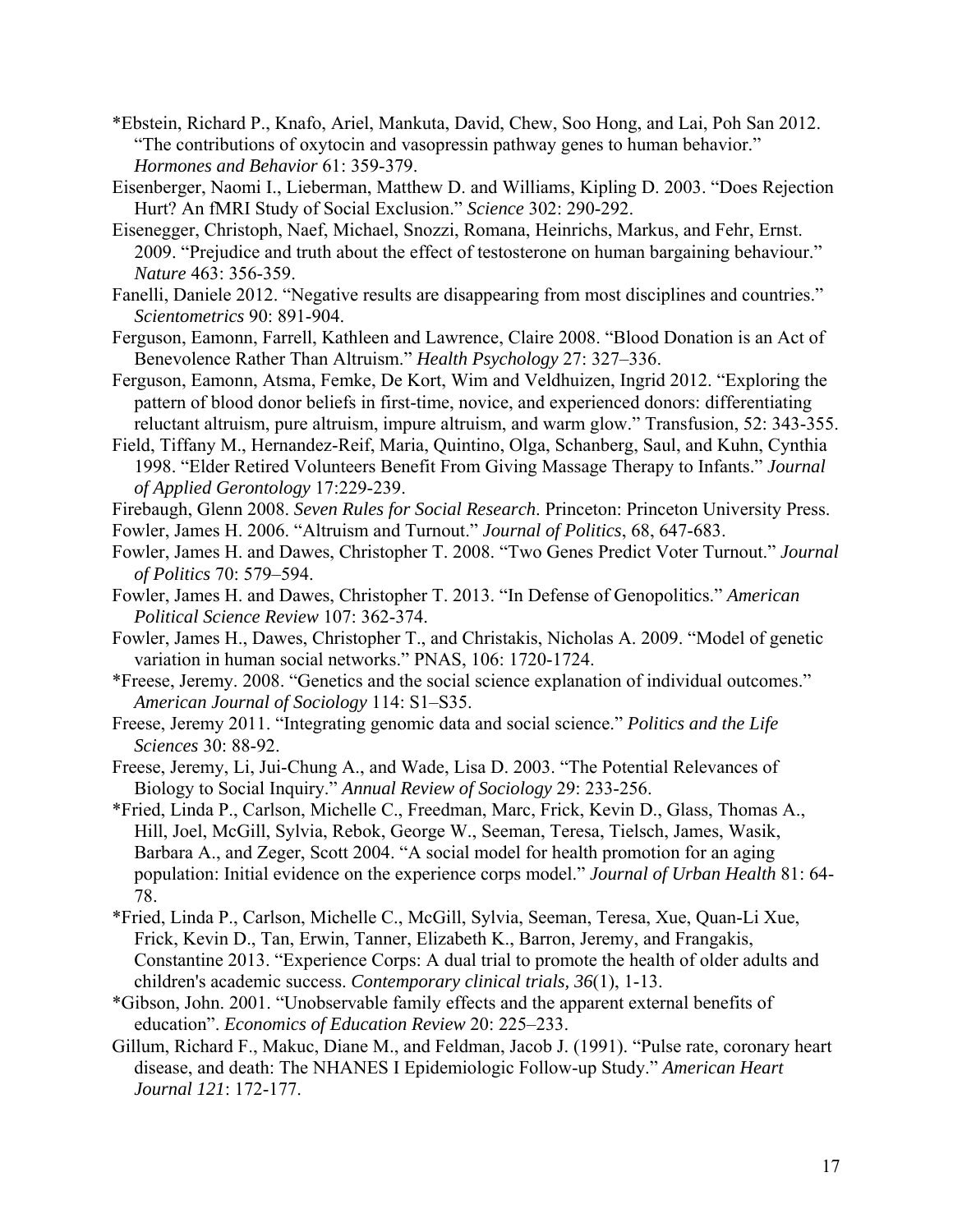- Gregory, Alice M., Light-Häusermann, Jade H., Rijsdijk, Frühling and Eley, Thalia C. 2009. "Behavioral genetic analyses of prosocial behavior in adolescents." *Developmental Science*  12: 165-174.
- Guastella, Adam J., Kenyon, Amanda R., Alvares, Gail A., Carson, Dean S., and Hickie, Ian B. 2010. "Intranasal arginine vasopressin enhances the encoding of happy and angry faces in humans." *Biological Psychiatry* 67: 1220-1222.
- Gyurak, Anett, Haase, Claudia M., Sze, Jocelyn, Goodkind, Madeleine S., Coppola, Giovanni, Lane, Jessica, Miller, Bruce M., and Levenson, R.obert W. 2013. "The Effect of the Serotonin Transporter Polymorphism on Empathic and Self-Conscious Emotional Reactivity." *Emotion* 13: 25-35.
- Halaby, Charles N. 2004. "Panel Models in Sociological Research: Theory into Practice." *Annual Review of Sociology* 30: 507-544.
- Handy, Femida, and Cnaan, Ram A. 2007. "The role of social anxiety in volunteering." *Nonprofit management and leadership* 18: 41-58.
- \*Harbaugh, William T., Mayr, Ullrich and Burghart, Daniel R. 2007. "Neural Responses to Taxation and Voluntary Giving Reveal Motives for Charitable Donations". *Science* 316: 1622-1624.
- \*Harris, Alex H. S., and Thoresen, Carl E. 2005. "Volunteering is Associated with Delayed Mortality in Older People: Analysis of the Longitudinal Study of Aging." *Journal of Health Psychology* 10: 739-752.
- Hatemi, Peter K. Alford, John R., Hibbing, Nicholas G., Martin and Linden J. Eaves 2009. "Is There a "Party" in Your Genes?" *Political Research Quarterly* 62: 584-600
- Hauser, Seth M. 2000. "Education, Ability, and Civic Engagement in the Contemporary United States". *Social Science Research* 29: 556-558.
- Heinrichs, Markus, Baumgartner, Thomas, Kirschbaum, Clemens, and Ehlert, Ulrike 2003. "Social support and oxytocin interact to suppress cortisol and subjective responses to psychosocial stress." *Biological Psychiatry* 54: 1389-1398.
- \*Henrich, Joseph, Heine, Steven J., and Norenzayan, Area 2010. "The weirdest people in the world?" *Behavioral and Brain Sciences* 33: 61–83.
- Hermans, Erno J., Putman, Peter, and Van Honk, Jack 2006. "Testosterone administration reduces empathetic behavior: A facial mimicry study." *Psychoneuroendocrinology, 31*(7), 859-866.
- Hong, Song-iee, and Morrow-Howell, Nancy 2010. "Health outcomes of Experience Corps®: A high-commitment volunteer program. *Social Science and Medicine, 71*(2), 414-420.
- Hunter, Kathleen I., and Linn, Margaret. W. (1980). "Psychosocial Differences between Elderly Volunteers and Non-Volunteers." *International Journal of Aging and Human Development, 12*(3), 205-213.
- Idler, Ellen L., and Benyamini, Yael 1997. "Self-rated health and mortality: a review of twentyseven community studies." *Journal of Health and Social Behavior*, 21-37.
- Ishikawa, Sharon S., and Raine, Adrian 2002. "Behavioral Genetics and Crime". Pp. 81-110 in Glicksohn, J. (Ed.) *The Neurobiology of Criminal Behavior*. Kluwer Academic Publishers.
- \*Israel, Salomon, Lerer, Elad, Shalev, Idan, Uzefovsky, Florina, Riebold, Mathias, Laiba, Efrat, Bachner-Melman, Rachel, Maril, Anat, Bornstein, Gary, Knafo, Ariel, and Ebstein, Richard P. 2009. "The Oxytocin Receptor (OXTR) Contributes to Prosocial Fund Allocations in the Dictator Game and the Social Value Orientations Task". *PLOS ONE*, 4: e5535.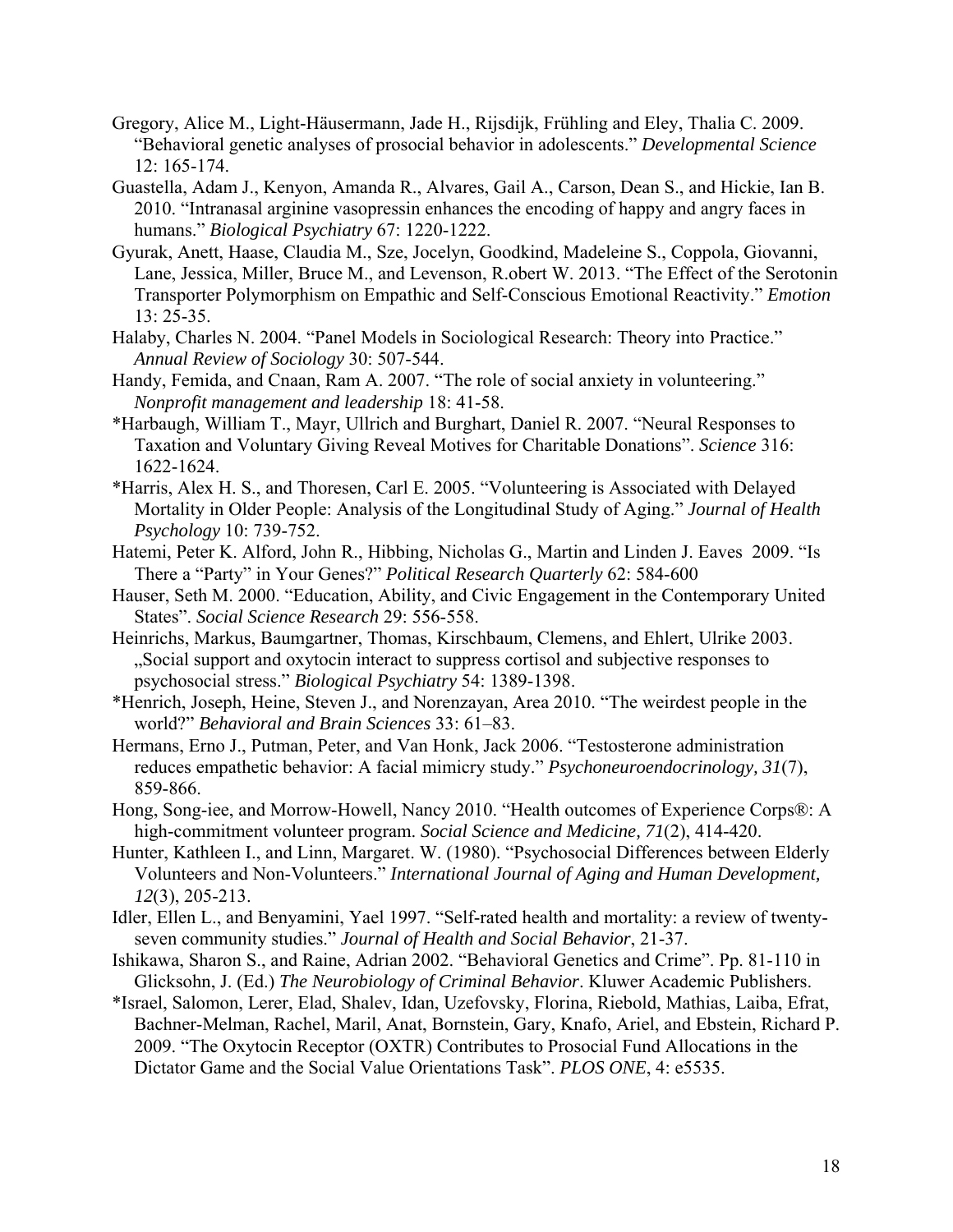- \*James, Bryan D. Wilson, Robert S., Barnes, Lisa L., Bennett, David A. 2011. "Late-Life Social Activity and Cognitive Decline in Old Age". *Journal of the International Neuropsychological Society* 17: 998–1005.
- Jiang, Yushi, Chew, Soo H. and Ebstein, Richard P. 2013. "The role of D4 receptor gene exon III polymorphisms in shaping human altruism and prosocial behavior". *Frontiers in Human Neuroscience* 71-7.
- \*Kahana, Eva, Bhatta, Tirth, Lovegreen, Loren D., Kahana, Boaz, and Midlarsky, Elizabeth 2013. "Altruism, Helping, and Volunteering Pathways to Well-Being in Late Life." *Journal of aging and health* 25: 159-187.
- Kanai, Ryota, Bahrami, Bahador, Roylance, R. and Rees, Geraint 2012. "Online social network size is reflected in human brain structure." *Proceedings of the Royal Society B*, 279: 1327- 1334.
- Kenyon, Amanda R., Alvares, Gail A., Hickie, Ian B., and Guastella, Adam J. 2013. "The Effects of Acute Arginine Vasopressin Administration on Social Cognition in Healthy Males." *Journal of Hormones* 386306, http://dx.doi.org/10.1155/2013/386306 2013.
- Kim, E., and Konrath, Sara. 2014. "Volunteering is Prospectively Associated with Healthcare Utilization Among Older Adults." *under review*.
- Kim, Heejung S., Sherman, David K., Mojaverian, Taraneh, Sasaki, Joni Y., Park, Jinyoung, Suh, Eunkook M., Taylor, Shelley E. 2011. "Gene-Culture Interaction: Oxytocin Receptor Polymorphism (OXTR) and Emotion Regulation." *Social Psychological and Personality Science* 2: 665-672.
- Knafo, Ariel, Israel, Salomon, Darvasi, Ariel, Bachner-Melman, Rachel, Uzefovsky, Florina, Cohen, Lior, Feldman, Esti, Lerer, Elad, Laiba, Efrat, Raz, Yael, Nemanov, Lubov, Gritsenko, Inga, Dina, Christian, Agam, Galila, Dean, Brian, Bornstein, Gary, and Richard P. Ebstein. 2008. "Individual differences in allocation of funds in the dictator game associated with length of the arginine vasopressin 1a receptor RS3 promoter region and correlation between RS3 length and hippocampal mRNA." *Genes, brain and behavior* 7: 266-275.
- Knafo, Ariel, Israel, Salomon, and Ebstein, Richard P. 2011. "Heritability of children's prosocial behavior and differential susceptibility to parenting by variation in the dopamine receptor D4 gene". *Development and Psychopathology*, 23: 53-67.
- Koenig, Laura, McGue, Matt, Krueger, Robert F. and Bouchard, Thomas 2007. "Religiousness, Antisocial Behavior, and Altruism: Genetic and Environmental Mediation". *Journal of Personality* 75: 265-290.
- Kogan, Aleksandr, Saslow, Laura R., Impett, Emily A., Oveis, Christopher, Keltner, Dacher and Saturn, Sarina R. 2011. Thin-slicing study of the oxytocin receptor (OXTR) gene and the evaluation and expression of the prosocial disposition. *Proceedings of the National Academy of Sciences* 108: 19189-19192.
- \*Konrath, Sara. 2014. "The power of philanthropy and volunteering". Pp. 387-426 in: Huppert, F.A. and Cooper, C.L. (Eds.). *Interventions and Policies to Enhance Wellbeing: A Complete Reference Guide*, Volume VI. DOI: 10.1002/9781118539415.wbwell11
- Konrath, Sara 2013. "*Older adults who volunteer have lower cardiovascular risk factors*. Paper presented at the ARNOVA Conference, Hartford, CT.
- Konrath, Sara 2014. "Oxytocin receptor genes (OXTR) moderate the relationship between prosociality and mortality." *Under review*.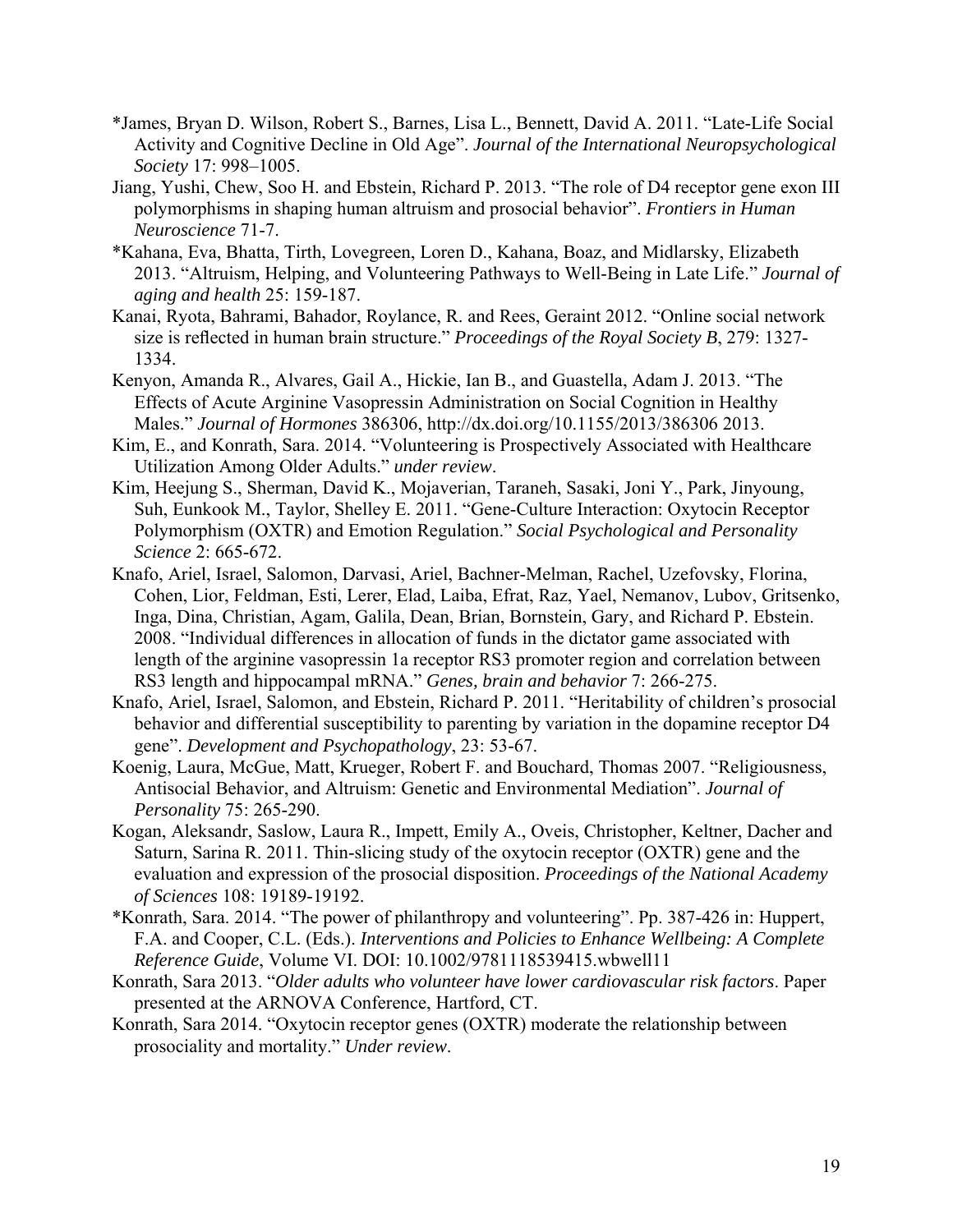- Konrath, Sara, and Brown, Stephanie L. 2012. "The effects of giving on givers." In N. Roberts and M. Newman (Eds.), *Handbook of Health and Social Relationships*: American Psychological Association.
- \*Konrath, Sara, Fuhrel-Forbis, Andrea, Lou, Alina, and Brown, Stephanie L. 2012. "Motives for Volunteering Are Associated with Mortality Risk in Older Adults." *Health Psychology* 31: 87-96.
- Krueger, Frank, Parasuraman, Raja, Iyengar, Vijeth, Thornburg, Matthew, Weel, Jaap Lin, Mingkuan, Clarke, Ellen, McCabe, Kevin and Lipsky, Robert H. 2012. "Oxytocin receptor genetic variation promotes human trust behavior." *Frontiers in Human Neuroscience* 6: 1-9.
- Krueger, Kristin R., Wilson, Robert S., Kamenetsky, Julia M., Barnes, Lisa L., Bienias, Julia L., Bennett, David A. 2002. "Social engagement and cognitive function in old age". *Experimental Aging Research* 35: 45-60.
- Krueger, Robert F., Hicks, Brian M., and McGue, Matt 2001. "Altruism and antisocial behaviour: independent tendencies, unique personality correlates, distinct etiologies." *Psychological Science* 12: 397–402.
- Kumar, Santosh, Calvo, Rocio, Avendano, Mauticio, Sivaramakrishnan, Kavita, and Berkman, Lisa F. 2012. "Social support, volunteering and health around the world: Cross-national evidence from 139 countries." *Social Science and Medicine* 74: 696-706.
- Kumari, Meena, Shipley, Martin, Stafford, Mai, and Kivimaki, Mika 2011. "Association of diurnal patterns in salivary cortisol with all-cause and cardiovascular mortality: findings from the Whitehall II study." *The Journal of Clinical Endocrinology and Metabolism*, 96: 1478- 1485.
- \*Kumsta, Robert, and Heinrichs, Markus 2013. "Oxytocin, stress and social behavior: neurogenetics of the human oxytocin system." *Current opinion in neurobiology* 23: 11-16.
- Lakens, Daniël 2013. "Using a Smartphone to Measure Heart Rate Changes During Relived Happiness and Anger." *IEEE Transactions on Affective Computing* 4: 238-241.
- Lee, Lichang, Piliavin, Jane A., Call, Vaughn R.A. 1999. "Giving time, money, and blood: similarities and differences". *Social Psychology Quarterly* 62: 276–290.
- Lehrer, Jonah. 2010. "The Truth Wears Off." The New Yorker, December 13, 52-57.
- Lewis, Penelope A., Rezaie, Roozbeh Brown, Rachel, Roberts, Neil, Dunbar, R.I.M. 2011. "Ventromedial prefrontal volume predicts understanding of others and social network size". *Neuroimage* 57: 1624-1629.
- \*Li, Yunqing and Ferraro, Kenneth F. 2005. "Volunteering and Depression in Later Life: Social Benefit or Selection Processes?" *Journal of Health and Social Behavior* 46: 68-84.
- Loewen, Peter J., and Dawes, Christopher T. 2012. "Heritability of Duty and Voter Turnout". *Political Psychology,* 33: 363–73.
- Lucht, Michael J., Barnow, Sven, Sonnenfeld, Christine, Ulrich, Ines, Grabe, Hans J., Schroeder, Winnie, Volzke, Henry, Freyberger, Harald, John, Ulrich, Herrmann, Falko H., Kroemer, Heyo, and Rosskopf, Dieter 2013. "Associations between the oxytocin receptor gene (OXTR) and "mind-reading" in humans-an exploratory study." *Nordic Journal of Psychiatry* 67: 15- 21.
- \*Lum, Terry Y., and Lightfoot, Elizabeth 2005. "The Effects of Volunteering on the Physical and Mental Health of Older People." *Research on Aging* 27: 31-55.
- \*Luoh, Ming-Ching, and Herzog, A. Regula 2002. "Individual consequences of volunteer and paid work in old age: health and mortality." *Journal of Health and Social Behavior* 43: 490- 509.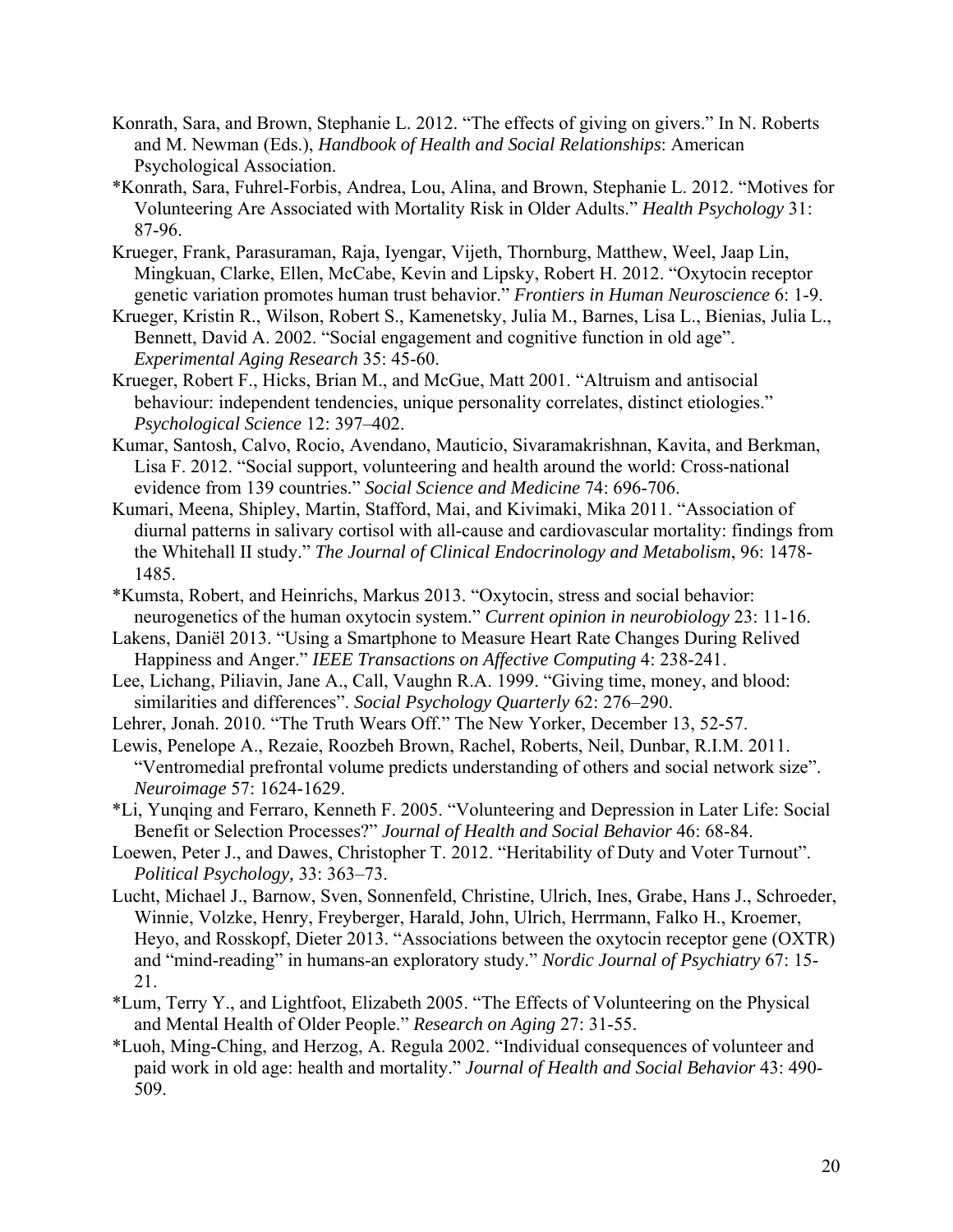- MacDonald, Kai, and MacDonald, Tina M. 2010. "The Peptide That Binds: A Systematic Review of Oxytocin and its Prosocial Effects in Humans." *Harvard Review of Psychiatry* 1: 1-21.
- Massey, Douglas S. 2002. "A brief history of human society, the origin and role of emotion in social life". *American Sociological Review* 67: 1–29.
- McDougle, Lindsey, Handy, Femida, Konrath, Sara, and Walk, Marlene 2013. "Health Outcomes and Volunteering: The Moderating Role of Religiosity. *Social Indicators Research*. DOI: 10.1007/s11205-013-0336-5
- McNemar, Quinn. (1946). "Opinion-attitude methodology." *Psychological Bulletin* 43: 289-374.
- Midlarsky, Elizabeth, and Kahana, Eva (1994). "Helping and volunteering in late life: The results of an experimental intervention." In E. Midlarsky and E. Kahana (Eds.), *Altruism in later life* (pp. 189-220). Thousand Oaks, CA: Sage Publications, Inc.
- Miller, Geoffrey, Zhu,Gu, Wright, Margaret J., Hansell, Narelle K. and Martin, Nicholas G. 2012. "The heritability and genetic correlates of mobile phone use: A twin study of consumer behavior." *Twin Research and Human Genetics* 15: 97–106.
- \*Moen, Phyllis, Dempster-McClain, Donna, and Williams, Robin M. 1989. "Social integration and longevity: An event history analysis of women's roles and resilience." *American Sociological Review* 54: 635-647.
- Moll, Jorge, Krueger, Frank, Zahn, Roland, Pardini, Matteo, De Oliveira-Souza, Ricardo, and Grafman, Jordan 2006. "Human Frontomesolimbic Networks Guide Decisions About Charitable Donation." *Proceedings of the National Academy of Sciences* 103: 15623-15628.
- Morrow-Howell, Nancy, Hinterlong, Jim, Rozario, Philip A., and Tang, Fengyan 2003. "Effects of Volunteering on the Well-Being of Older Adults." *The Journals of Gerontology Series B: Psychological Sciences and Social Sciences* 58: S137-S145.
- Murphey, David A., Lamonda, Kelly H., Carney, Jan K., and Duncan, Paula 2004. "Relationships of a brief measure of youth assets to health-promoting and risk behaviors." *Journal of Adolescent Health* 34: 184-191.
- \*Musick, Marc A., Herzog, A. Regula, and House, James S. 1999. "Volunteering and Mortality Among Older Adults: Findings From a National Sample." *The Journals of Gerontology Series B: Psychological Sciences and Social Sciences* 54B: S173-S180.
- \*Okun, Morris A., Yeung, Ellen W., and Brown, Stephanie 2013. "Volunteering by Older Adults and Risk of Mortality: A Meta-Analysis. *Psychology and Aging* 28: 564-577.
- \*Oman, Doug, Thoresen, Carl E., and Mcmahon, Kay 1999. "Volunteerism and Mortality among the Community-dwelling Elderly. *Journal of Health Psychology* 4: 301-316.
- \*Piliavin, Jane A. and Siegl, Erica 2007. "Health Benefits of Volunteering in the Wisconsin Longitudinal Study." *Journal of Health and Social Behavior* 48: 450–464.
- Plagnol, Anke, and Huppert, Felicia 2010. "Happy to Help? Exploring the Factors Associated with Variations in Rates of Volunteering Across Europe." *Social Indicators Research* 97: 157-176.
- Poulin, Michael J., Holman, E. Alison, and Buffone, Anneke 2012. "The Neurogenetics of Nice Receptor Genes for Oxytocin and Vasopressin Interact With Threat to Predict Prosocial Behavior." *Psychological Science* 23: 446-452.
- Powell, Joanne, Lewis, Penelope A., Roberts, Neil, García-Fiñana, Marta and Dunbar, R.I.M. 2012. " Orbital prefrontal cortex volume predicts social network size: an imaging study of individual differences in humans." *Proceedings of the Royal Society B*, 292: 2157-2162.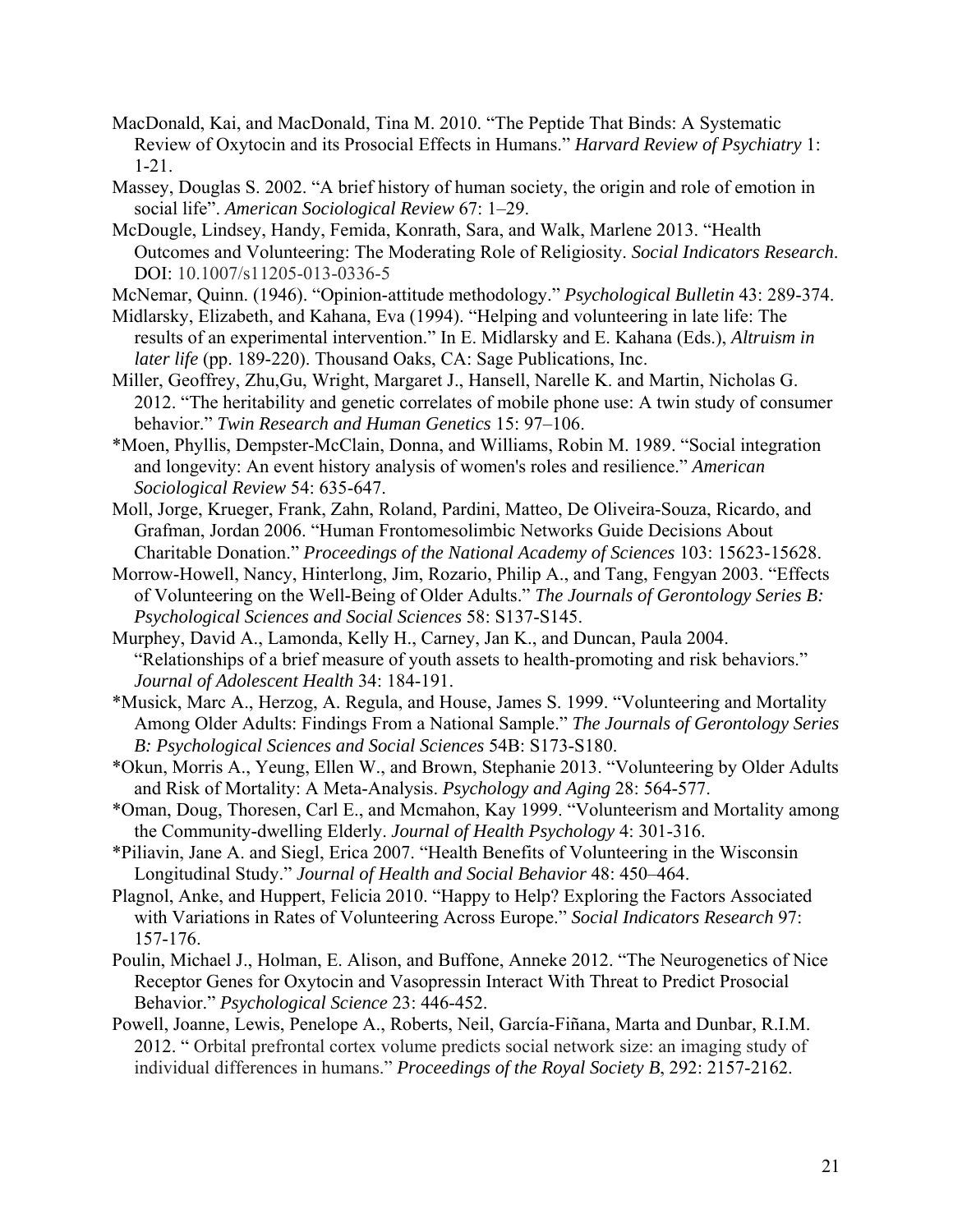- Putnam, Robert D. 2000. Bowling Alone: *The Collapse and Revival of American Community.*  New York: Simon and Schuster.
- Ramos, Linnet, Hicks, Callum, Kevin, Richard, Caminer, Alex, Narlawar, Rajeshwar, Kassiou, Michael, and McGregor, Iain S. 2013. "Acute Prosocial Effects of Oxytocin and Vasopressin When Given Alone or in Combination with 3, 4-Methylenedioxymethamphetamine in Rats: Involvement of the V1A Receptor." *Neuropsychopharmacology* 38: 2249-2259.
- Reichard, Rebecca J., Riggio, Ronald E., Diana Wright Guerin, D.W., Oliver, Pamella H., Gottfried, Allen W., Gottfried, Adele E. 2011. "A longitudinal analysis of relationships between adolescent personality and intelligence with adult leader emergence and transformational leadership." *Leadership Quarterly* 22: 471-481.
- Rodrigues, Sarina M., Saslow, Laura R., Garcia, Natalia, John, Olivier P., and Keltner, Dacher 2009. "Oxytocin receptor genetic variation relates to empathy and stress reactivity in humans." *Proceedings of the National Academy of Sciences* 106: 21437-21441.
- Rosenthal, Robert (1965). "The volunteer subject." *Human Relations* 18: 389-406.
- Rosnow, Ralph L. and Rosenthal, Robert (1976). "The volunteer subject revisited." *Australian Journal of Psychology*, 28: 97-108.
- Rushton, J.Philippe 2004. "Genetic and environmental contributions to pro-social attitudes: a twin study of social responsibility." *Proceedings of the Royal Society London* 271: 2583– 2585.
- \*Rushton, J. Philippe., Fulker, David W., Neale, Michael C., Nias, David K. B., and Eysenck, Hans J. 1986. "Altruism and aggression: the heritability of individual differences." *Journal of Personality and Social Psychology* 50: 1192–1198.
- Ryff, Carol D. (1989). "Happiness Is Everything, or Is It? Explorations on the Meaning of Psychological Well-Being." *Journal of Personality and Social Psychology* 57: 1068–1081.
- Sallet, Jerome, Mars, Rogier B., Noonan, MaryAnn P., Andersson, Jesper L. O'Reilly, Jill X.O., Jbabdi, Saad, Croxson, Paula L., Jenkinson, Mark, Miller, Karla L., and Rushworth, Matthew F.S. 2011. "Social Network Size Affects Neural Circuits in Macaques." *Science*, 334: 697- 700.
- Sasaki, Joni Y., Kim, Heejung S., Mojaverian, Taraneh, Kelley, Lauren D.S., Park, In Y., and Janusonis, Skirmantas 2013. "Religion priming differentially increases prosocial behavior among variants of the dopamine D4 receptor (DRD4) gene. *Social Cognitive and Affective Neuroscience* 8: 209-215.
- Schmidt, Louis A., Fox, Nathan A., Perez-Edgar, Koraly, Hu, Stella, and Hamer, Dean H. 2001. "Association of DRD4 with attention problems in normal childhood development." *Psychiatric Genetics* 11: 25−29.
- Schooler, Jonathan 2011. "Unpublished results hide the decline effect." *Nature* 470: 437.
- Schreier, Hannah M.C. 2012. "Physiological benefits of volunteering among young adults and adolescents." *Dissertation, University of British Columbia.*
- \*Schreier, Hannah M.C., Schonert-Reichl, Kimberly A., and Chen, Edith 2013. "Effect of Volunteering on Risk Factors for Cardiovascular Disease in Adolescents: A Randomized Controlled Trial." *JAMA pediatrics* 167: 327-332.
- Schwingel, Andiara, Niti, Mathew M., Tang, Catherine, and Ng, Tze P. 2009. "Continued work employment and volunteerism and mental well-being of older adults: Singapore longitudinal ageing studies." *Age and ageing* 38: 531-537.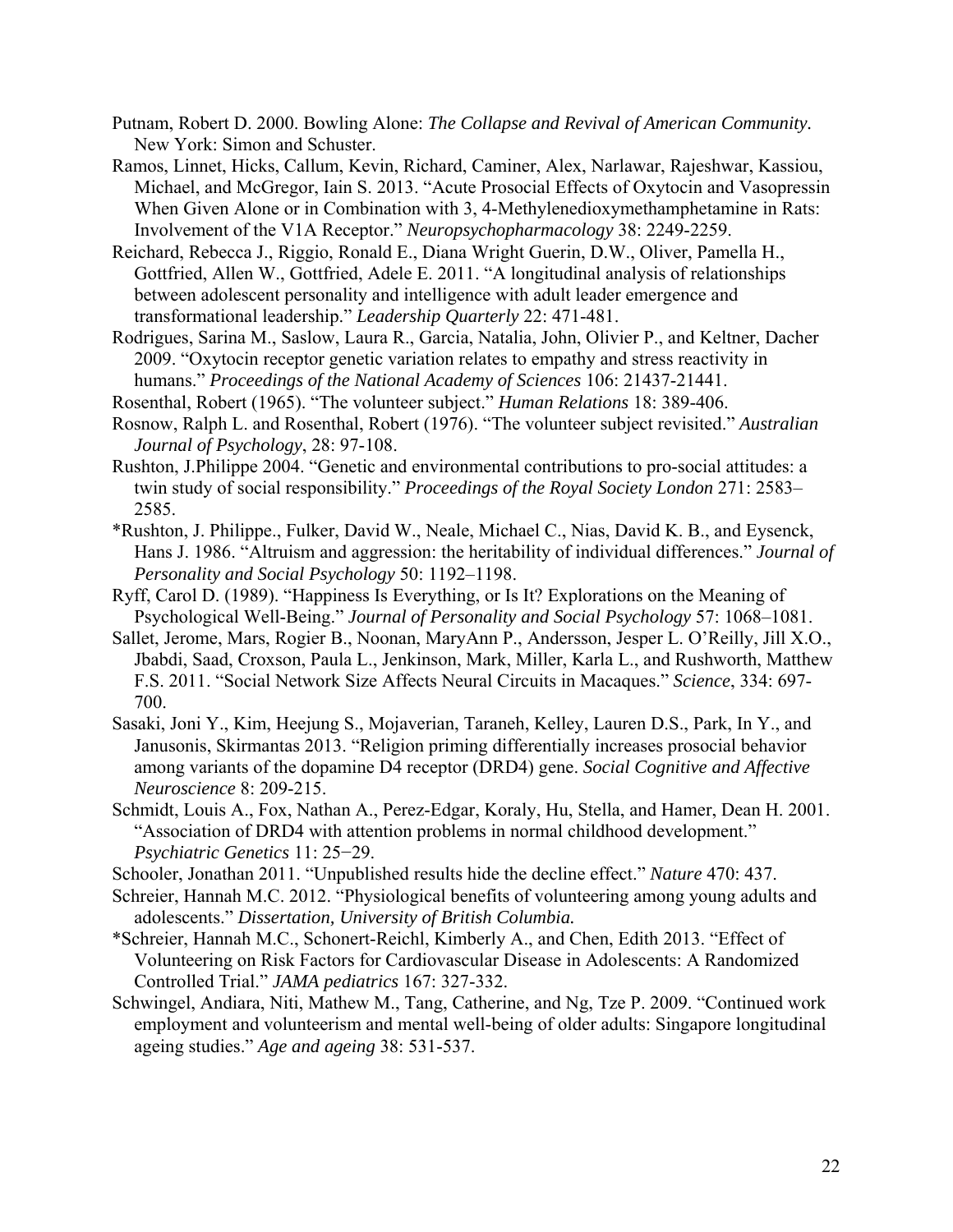- Settle, Jaime E., Dawes, Christopher T., Christakis, Nicholas A. and James H. Fowler 2010. "Friendships Moderate an Association between a Dopamine Gene Variant and Political Ideology". *The Journal of Politics* 72: 1189–1198.
- Shadish, William R., Cook, Thomas D. and Campbell, Donald T. 2002. *Experimental and Quasi-Experimental Designs for Generalized Causal Inference*. Boston/New York: Houghton Mifflin Company.
- Shamay-Tsoory, Simone G., Aharon-Peretz, Judith, Perry, Daniella 2009. "Two systems for empathy: a double dissociation between emotional and cognitive empathy in inferior frontal gyrus versus ventromedial prefrontal lesions." *Brain* 132: 617–627.
- Shmotkin, Dov, Blumstein, Tzvia, and Modan, Baruch 2003. "Beyond keeping active: Concomitants of being a volunteer in old-old age." *Psychology and Aging* 18: 602.
- Singer, Tania, Snozzi, Romana, Bird, Geoffrey, Petrovic, Predrag, Silani, Giorgia, Heinrichs, Markus, and Dolan, Ramond J. 2008. "Effects of Oxytocin and Prosocial Behavior on Brain Responses to Direct and Vicariously Experienced Pain." *Emotion* 8: 781-791.
- Smith, David H. (1994). "Determinants of voluntary association participation and volunteering: a literature review." *Nonprofit and Voluntary Sector Quarterly* 23: 243–263.
- Smith, David H. 2014. "Overview of S--‐Theory (Synanthrometrics): A Comprehensive, Quantitative, Interdisciplinary, and Consilient Theory of Human Behavior Proposed as a New Standard Human Science Model." Unpublished paper.
- Smith, Ashley M., Loving, Timothy J., Crockett, Erin E., and Campbell, Lorne 2009. "What's Closeness Got to Do with It? Men's and Women's Cortisol Responses When Providing and Receiving Support." *Psychosomatic Medicine* 71: 843-851.
- Smith, Kevin B., Alford, John R., Hatemi, Peter K., Eaves, Lindon J., Funk, Carolyn, and Hibbing, John R. 2012. "Biology, Ideology and Epistemology: How Do We Know Political Attitudes Are Inherited and Why Should We Care?" *American Journal of Political Science*  56: 17–33.
- Son, Joonmo and Wilson, John 2010. "Genetic Variation in Volunteerism." *The Sociological Quarterly* 51: 46-64.
- Song, Zhaoli, Li, Wendong and Arvey, Richard D. 2011. "Associations Between Dopamine and Serotonin Genes and Job Satisfaction: Preliminary Evidence From the Add Health Study." *Journal of Applied Psychology* 96: 1223-1233.
- \*Stoltenberg, Scott F., Christ, Christa C. and Carlo, Gustavo 2013. "Afraid to help: Social anxiety partially mediates the association between 5-HTTLPR triallelic genotype and prosocial behavior." *Social Neuroscience* 8: 400-406.
- \*Switzer, Galen E., Simmons, Roberta G., Dew, Mary A., Regalski, Jeanne M., and Wang, Chi-Hsein 1995. "The Effect of a School-Based Helper Program on Adolescent Self-Image, Attitudes, and Behavior." *The Journal of Early Adolescence* 15: 429-455.
- Tan, Erwin J., Rebok, George W., Yu, Qilu, Frangakis, Constantine E., Carlson, Michelle C., Wang, Tao, Ricks, Michelle, Tanner, Elizabeth, McGill, Sylvia, and Fried, Linda P. 2009. "The Long-Term Relationship Between High-Intensity Volunteering and Physical Activity in Older African American Women." *The Journals of Gerontology Series B: Psychological Sciences and Social Sciences* 64B: 304-311.
- Thoits, Peggy, and Hewitt, Lyndi 2001. "Volunteer work and well-being." *Journal of Health and Social Behavior* 42: 115-131.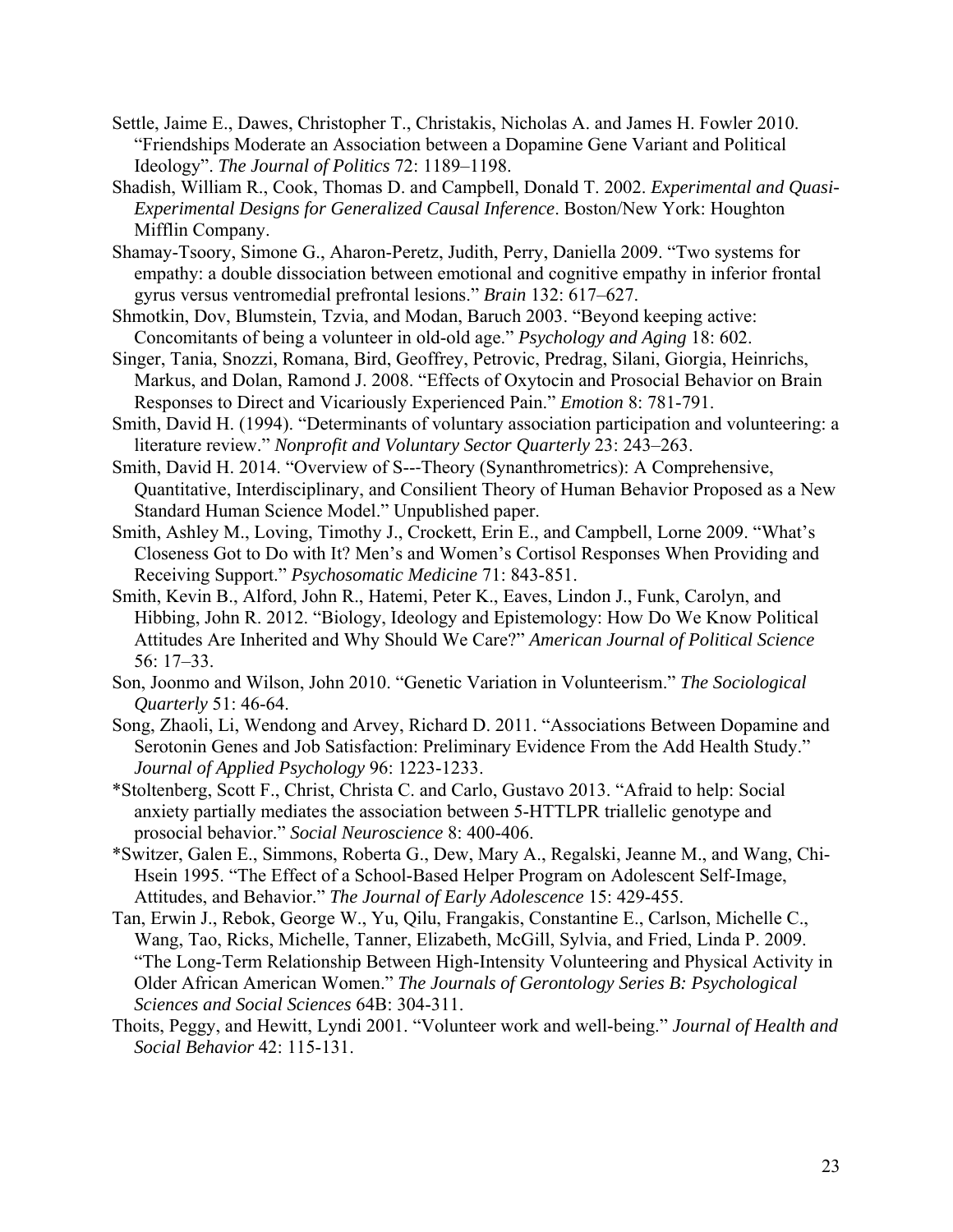- Thompson, Richmond R., George, Kate, Walton, James C., Orr, Scott P., and Benson, Christopher J. 2006. "Sex-specific influences of vasopressin on human social communication." *Proceedings of the National Academy of Sciences* 103: 7889-7894.
- Tost, Heike, Kolachana, Bhaskar, Hakimi, Shabnam, Lemaitre, Herve, Verchinski, Beth A., Mattay, Venkata S., Weinberger, Daniel, and Meyer–Lindenberg, Andreas 2010. "A common allele in the oxytocin receptor gene (OXTR) impacts prosocial temperament and human hypothalamic-limbic structure and function." *Proceedings of the National Academy of Sciences* 107: 13936-13941.
- \*Turkheimer, Eric. 2000. "Three laws of behavior genetics and what they mean". *Current Directions in Psychological Science* 9: 160–164.
- Turkheimer, Eric 2011. "Still Missing." *Research in Human Development* 8: 227-241.
- Turkheimer, Eric 2012. "Genome Wide Association Studies of Behavior are Social Science. Pp. 43-64 in Plaisance, K.S. and T.A.C. Reydon (eds.), *Philosophy of Behavioral Biology*, 43. Boston Studies in the Philosophy of Science 282, DOI 10.1007/978-94-007-1951-4\_3.
- Udry, J.Richard (1995). "Policy and ethical implications of biosocial research. Population Research and Policy Review, 14: 347-357.
- Uggen, Christopher, and Janikula, Jennifer 1999. "Volunteerism and arrest in the transition to adulthood." *Social Forces* 78: 331-362.
- Uzefovsky, Florina, Shalev, Idan, Israel, Salomon, Knafo, Ariel, and Ebstein, Richard P. 2012. "Vasopressin selectively impairs emotion recognition in men." *Psychoneuroendocrinology*  37: 576-580.
- Van den Berghe, Pierre L. (1990). "Why Most Sociologists Don't and Won't! Think Evolutionarily." *Sociological Forum* 5: 173–185.
- Van Honk, Jack, Montoya, Estrella R., Bos, Peter A., van Vugt, Mark, and Terburg, David 2012. "New evidence on testosterone and cooperation." *Nature* 485: E4-E5.
- Van Honk, Jack, and Schutter, Dennis J. 2007. "Testosterone reduces conscious detection of signals serving social correction implications for antisocial behavior." *Psychological Science* 18: 663-667.
- Van Honk, Jack, Schutter, Dennis J., Bos, Peter A., Kruijt, Anne-Wil, Lentjes, Eef G., and Baron-Cohen, Simon 2011. "Testosterone administration impairs cognitive empathy in women depending on second-to-fourth digit ratio." *Proceedings of the National Academy of Sciences* 108: 3448-3452.
- Van Lente, Frederick 2000. "Markers of inflammation as predictors in cardiovascular disease." *Clinica Chimica Acta* 293: 31-52.
- \*Van Willigen, Marieke 2000. "Differential Benefits of Volunteering Across the Life Course." *The Journals of Gerontology Series B: Psychological Sciences and Social Sciences* 55: S308- S318.
- Vogelzangs, Nicole, Beekman, Aartjan T., Milaneschi, Yuri, Bandinelli, Stefania, Ferrucci, Luigi, and Penninx, Brenda W. J. A. 2010. "Urinary cortisol and six-year risk of all-cause and cardiovascular mortality." *Journal of Clinical Endocrinology and Metabolism* 95: 4959-4964.
- Von Scheve, Christian 2011. "Sociology of Neuroscience or Neurosociology?" *Advances in Medical Sociology,* 13: 255–278.
- Vul, Ed, Harris, C., Winkielman, Pjotr and Pashler, Harold 2009. "Puzzlingly high correlations in fMRI Studies of Emotion, Personality, and Social Cognition." *Perspectives on Psychological Science* 4: 274-290.